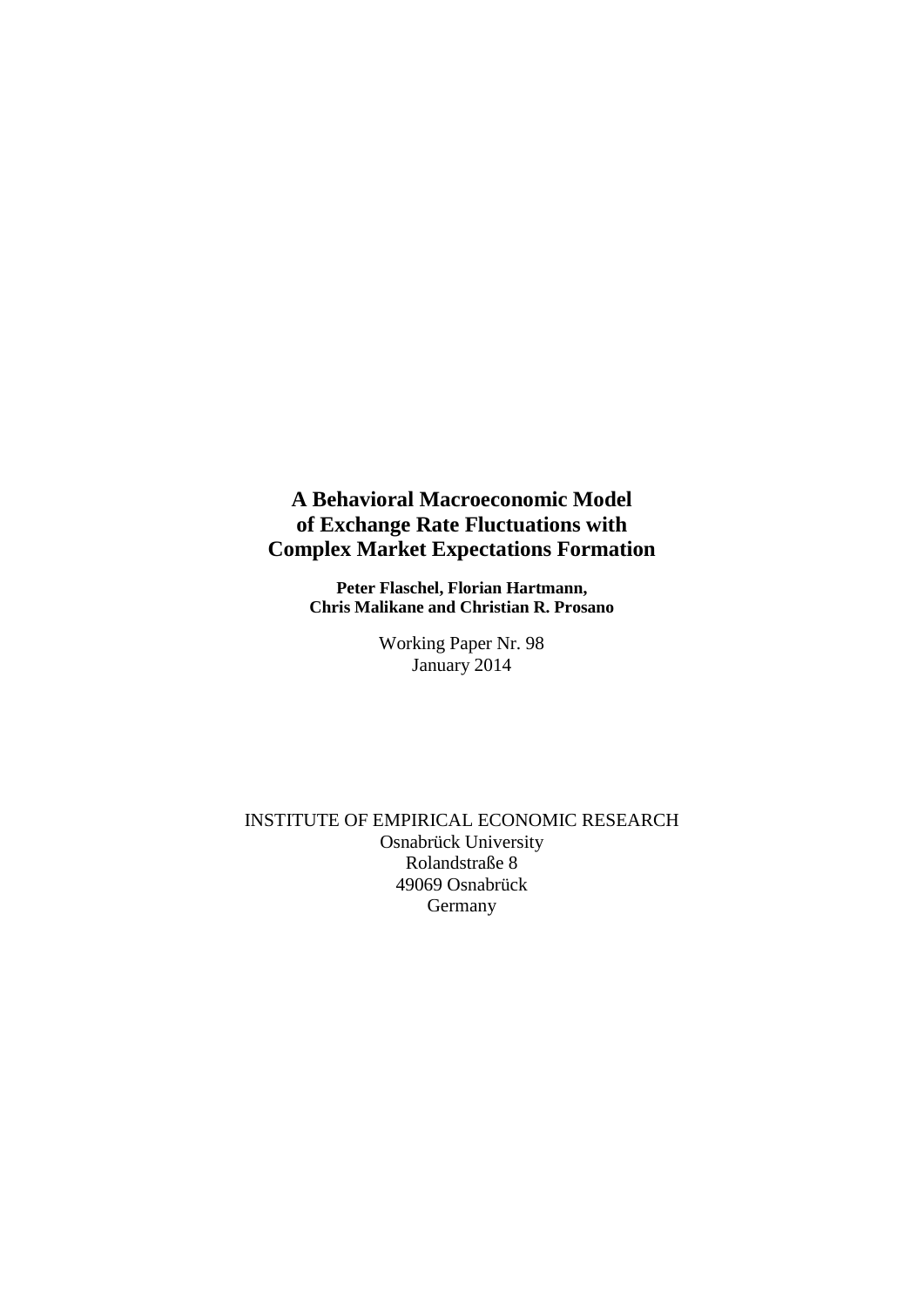# A Behavioral Macroeconomic Model of Exchange Rate Fluctuations with Complex Market Expectations Formation

Peter Flaschel Bielefeld University, Bielefeld, Germany

Florian Hartmann<sup>∗</sup> University of Osnabrück, Osnabrück, Germany

Chris Malikane University of the Witwatersrand, Johannesburg, South Africa

> Christian R. Proa˜no The New School for Social Research, New York

> > August 14, 2013

#### Abstract

The paper investigates the emergence of complex market expectations (opinion dynamics) around nominal exchange rate adjustments using a macro-financial model of a small open economy featuring heterogeneous expectation formation (chartists and fundamentalists) and gradual adjustment processes in real and also to a certain degree in financial markets. The model shows among other things the mechanisms through which the first type of agents tends to destabilise the economy. Global stability can be ensured if opinions turn to fundamentalist behaviour far off the steady state. This interaction of expectations and population dynamics is bounding the  $-$  due to chartist behavior  $-$  potentially explosive real-financial market interactions, but can enforce irregular behaviour within these bounds. The size of output and exchange rate fluctuations can be dampened by adding suitable policy measures to the dynamics of the private sector.

Keywords: Nonlinear Exchange Rate Dynamics, Opinion Dynamics, Viability, Persistent and Irregular Fluctuations, Macroeconomic Policy

JEL classifications: E12, E24, E31, E52.

<sup>∗</sup>Corresponding author. Email: florian.hartmann@uni-osnabrueck.de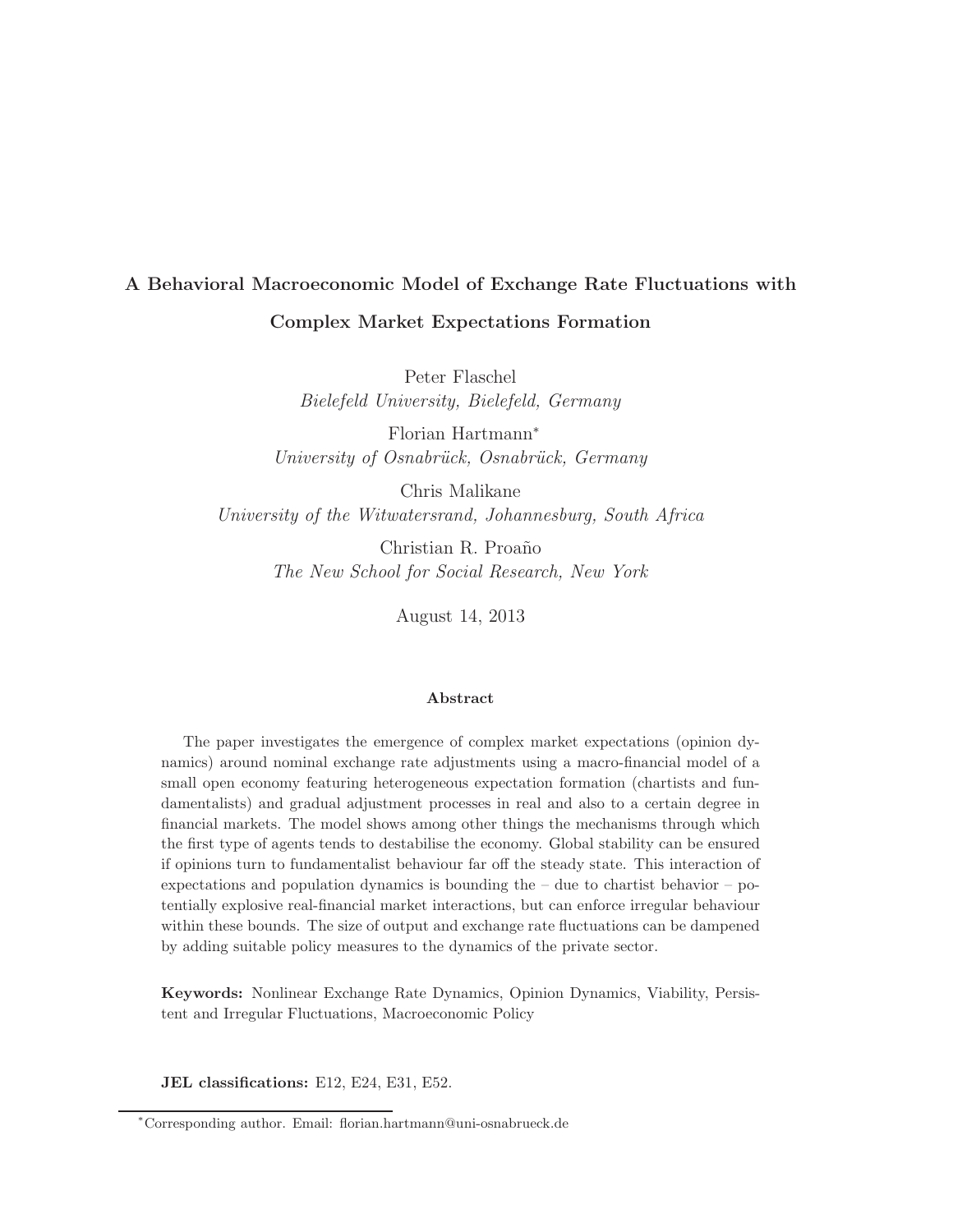## 1 Introduction

As discussed by Kindleberger and Aliber (2005), the evolution of the world economy has been characterized by recurrent financial and exchange rate crises which, due to their often devastating macroeconomic and social effects, have raised important issues for theorists and policy makers. In this context, the ruling paradigm in macroeconomics of Dynamic Stochastic General Equilibrium (henceforth, DSGE) modelling has done a rather non-convincing job in explaining the recurrent character of such financial phenomena and especially the recent global downturn as argued by Colander et al. (2009), and also admitted by some of its proponents such as Chari et al. (2009). Arguably, this unsatisfactory performance has not been the result of a lack of mathematical sophistication. Rather, it derives from the adoption of an equilibrium approach coupled with the assumption of Rational Expectations, which jointly seem questionable both from the methodological and the empirical perspective.

In the behavioral finance literature – in contrast to the predominant macroeconomic literature – it is widely acknowledged that the rational expectations assumption is not able to explain basic stylized facts of financial markets – not only concerning crises –, see e.g. Hommes (2006) and De Grauwe and Grimaldi (2006), and alternative expectations formation schemes are widely used.

This paper proposes a number of departures from DSGE methodology, which can be seen as the building blocks of a new approach in the Keynesian tradition<sup>1</sup>, by constructing a macrodynamic model along the lines of Dornbusch (1976), which incorporates basic important feedback channels between the real and the financial sector, and in which markets are not assumed to jump to their equilibrium positions, but where dynamic adjustment processes are taking place. One of the key contributions of the paper is the explicit incorporation of market expectations or opinion dynamics in financial markets populated by heterogeneous agents. This allows us to examine the effects of herding and speculative behaviour in a simple macrodynamic framework of a small open economy as proposed by Franke (2011). More precisely, we adopt the distinction between chartists and fundamentalists widely used in the literature on exchange rate dynamics, see e.g. De Grauwe and Grimaldi (2005), Proaño (2011) and Chiarella et al. (2011). Chartists behave like speculators and can be seen as technical traders who adopt a simple adaptive expectation mechanism. In contrast, fundamentalists focus on basic economic data and expect variables to return to steady state values with a certain adjustment speed. Chartists tend to exert a destabilising influence on the economy, whereas the presence of fundamentalists is generally stabilising.

Albeit simple, this description of agent heterogeneity on financial markets is consistent with empirical studies that analyse expectational heterogeneity, such as Frankel and Froot (1990) and Menkhoff et al. 2009). This description is also sufficient to examine some of

<sup>1</sup>Further contributions to this line of research in DSGD modelling are e.g. Charpe et al. (2011, 2012a and 2012b)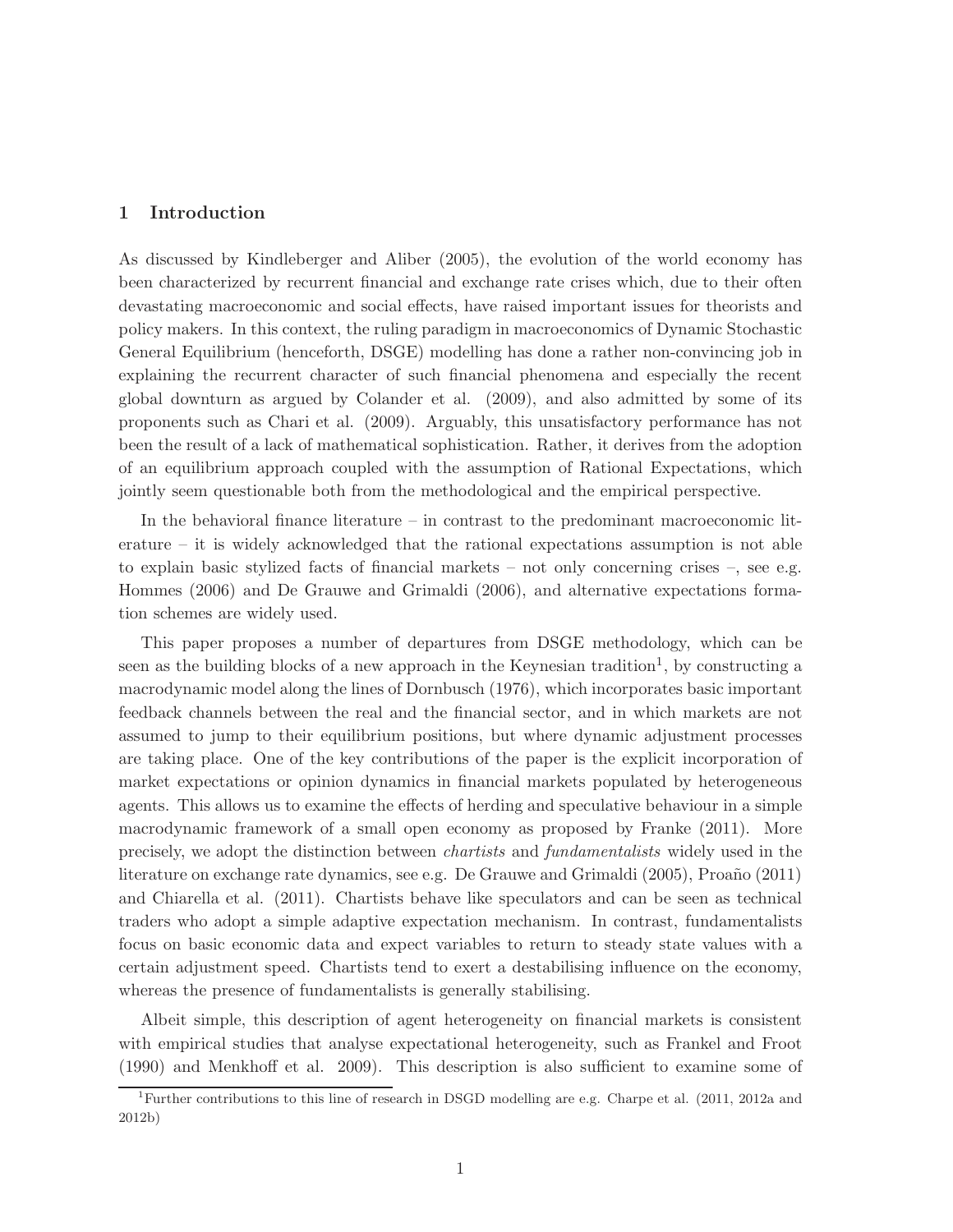the core features of financial markets that have played a prominent role in the recent global financial crisis. Overall market expectations are here a function of individual fundamentalist and chartist expectations, and depend on the relative weight of each group in the market. Hence, the model economy contains two potential sources of instability: the feedbacks between real and foreign exchange markets via the nominal exchange rate e, and the endogenous market expectations dynamics produced by the interaction of heterogenous agents on asset markets. Thus, it allows us to investigate a key question emerging from the current financial crisis, namely whether unfettered, interconnected markets with heterogeneous agents are able to absorb external shocks, or rather tend to amplify them.

We prove that the resulting 4D dynamical system describing the evolution of the economy always has either a single steady state characterised by uniformly distributed agents, or three steady states (one with uniformly distributed agents, a chartist and a fundamentalist one). Even though various subdynamics of the model can be stable (at the uniform or fundamentalist steady state), the complete system may be repelling around all of its equilibria. Given the complexity of the 4D nonlinear system, it is difficult to draw more precise conclusions on the overall dynamics (up to the consideration of two supplementing 2D cases). Therefore we adopt numerical methods to further explore the dynamic properties of the model. The numerical simulations show that the 4D system is indeed *viable*: all trajectories remain in an economically meaningful subset of the state space. In this sense, the model shows the somewhat surprising result that unfettered markets with possibly accelerating real-financial feedback mechanisms have some in-built stabilising mechanism (based on opinion dynamics) that prevent the economy to move on an infeasible path. Moreover, despite the trivial dynamics of the 2D subsystems, the full 4D dynamics can exhibit irregular and even complex motions. Hence, if all of the steady states are repelling, the system can exhibit irregular, though persistent real-financial market fluctuations. The considered opinion dynamics is therefore capable of ensuring upper and lower turning points in the real-financial market interactions, but the generated persistent fluctuations may still be too large to be acceptable from the societal point of view.

The remainder of the paper is organized as follows. In the next section we briefly discuss the Dornbusch (1976) exchange rate dynamics in order to motivate the subsequent framework as well as to highlight its main features. In section 3 we then extend the Dornbusch framework through the incorporation of heterogeneous behavioral expectations and endogenous market expectations formation. We analyze the resulting framework by means of numerical simulations in section 4, focusing on the stability of the system, and in section 5 possible policy measures to tame fluctuations are reviewed. Section 6 draws some concluding remarks.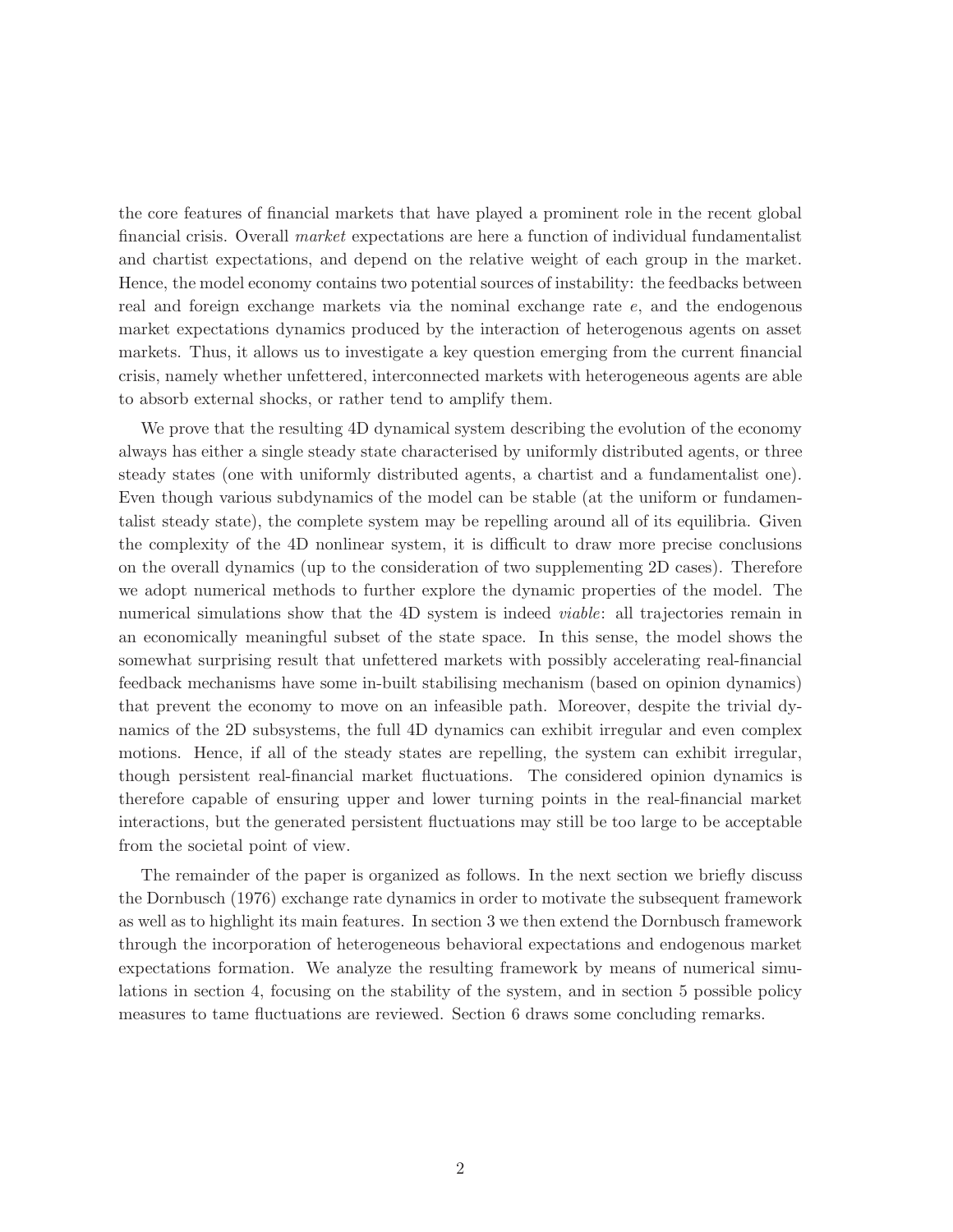### 2 The Dornbusch Exchange-Rate Dynamics under Rational Expectations

Since Dornbusch's (1976) approach to exchange rate dynamics serves as a point of departure of the model put forth in this paper, we firstly recapitulate its basic properties. The Dornbusch (1976) exchange rate dynamics reads in the case of the Uncovered Interest Parity condition (UIP) with myopic perfect foresight on the exchange rate dynamic in their simplest form as follows (with  $e, p, y$  the logarithms of the exchange rate, the price and the output level, the foreign price level being normalized to 1):

$$
\dot{p} = \beta_p(y^d(e - p) - \bar{y})
$$
  
\n
$$
\dot{e} = i(p) - \bar{\imath}^*
$$

We assume that the economy is at its full employment level  $\bar{y}$ , but that deviations of aggregate demand  $y^d$  (which only depend on the real exchange rate here) from this level determine with adjustment speed  $\beta_p$  the rate of inflation. The second law of motion is the UIP condition, under the assumption of myopic perfect foresight. The relationship  $i(p)$  is a standard inverted LM curve, i.e., it describes a positive relationship between the price level and the domestic nominal rate of interest. Clearly the steady state is of saddle-point type (the determinant of the Jacobian is negative) and the implied phase diagram is shown in figure 1.



Figure 1: The Dornbusch exchange rate dynamics under myopic perfect foresight

The rational expectations school solves such a dynamical system in the following way. It assumes that the economy is (if no anticipated shocks are occurring) always on the stable manifold of the given saddle-point, horizontally to the right of the old steady state 0, in the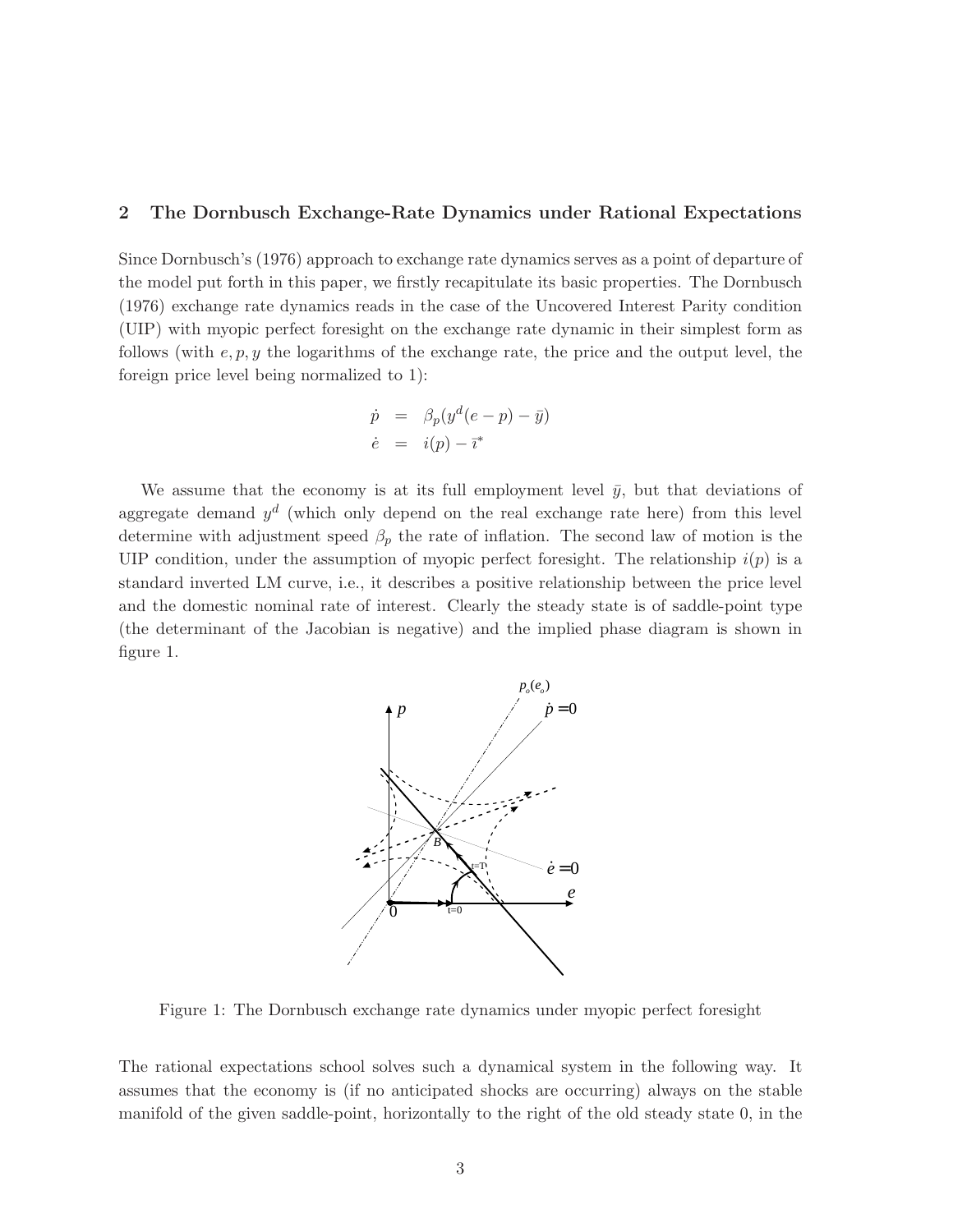intersection of the stable manifold (a straight line in this simple model) with the horizontal axis, if an unanticipated shock that moves the steady state to point B has occurred, since the price level can only adjust gradually in this model. We therefore get an overshooting exchange rate (with respect to its new steady state values) and thus an increase in goods demand, which increases the price level and the nominal interest rate gradually. This then appreciates the exchange rate from its excessively high level until all variables reach the new steady state.

In the case of anticipated shocks the situation that is assumed by the rational expectations school becomes more complicated, since at the time of the announcement of the policy we are still in the old phase diagram around the point 0. In this case, the exchange rate jumps at  $t = 0$  to the right to a uniquely determined level. From there it uses the unstable saddle-point bubble in the old dynamics, which starts at this point. The exchange rate then reaches the stable manifold of the new dynamics exactly at the time T when the announced policy shock actually takes place. We thus have – depending on  $T - a$  jump in the exchange rate that may still overshoot its new steady state position and which then switches immediately towards a bubble of length T with both rising prices and exchange rates, from which it departs through a soft landing on the new stable manifold at time T.

This is – when appropriately extended – the rational expectations approach to exchange rate dynamics in the frame of a Dornbusch IS-LM model with a price Phillips curve. Its solution techniques looks attractive, since it provides – in addition to the usual treatments of shocks – also a well-defined answer in the case of anticipated events (within certain bounds, depending on the size of the anticipated shock). However, the rational expectations approach may also be viewed as a rather heroic solution to the treatment of (un)anticipated demand, supply and policy shocks from a descriptive point of view.

## 3 A Macrodynamic Framework Applying Franke's (2011) Endogenous Market Expectations Formation

## 3.1 The Dornbusch model with somewhat sluggish exchange rate adjustments

As previously mentioned the main purpose of this paper is to analyse the specific sources of macroeconomic instability induced by FX markets characterized by an endogenous market expectations formation. That is the reason why we focus on the Dornbusch and opinion dynamics part and neglect other sources of instability. Following this modelling strategy, we simplify the real part by ignoring inflation and growth, and by representing the quantity adjustment process by means of a dynamic multiplier approach. This simplifies the Metzlerian inventory accelerator mechanism of the real-side oriented Keynes-Metzler-Goodwin model of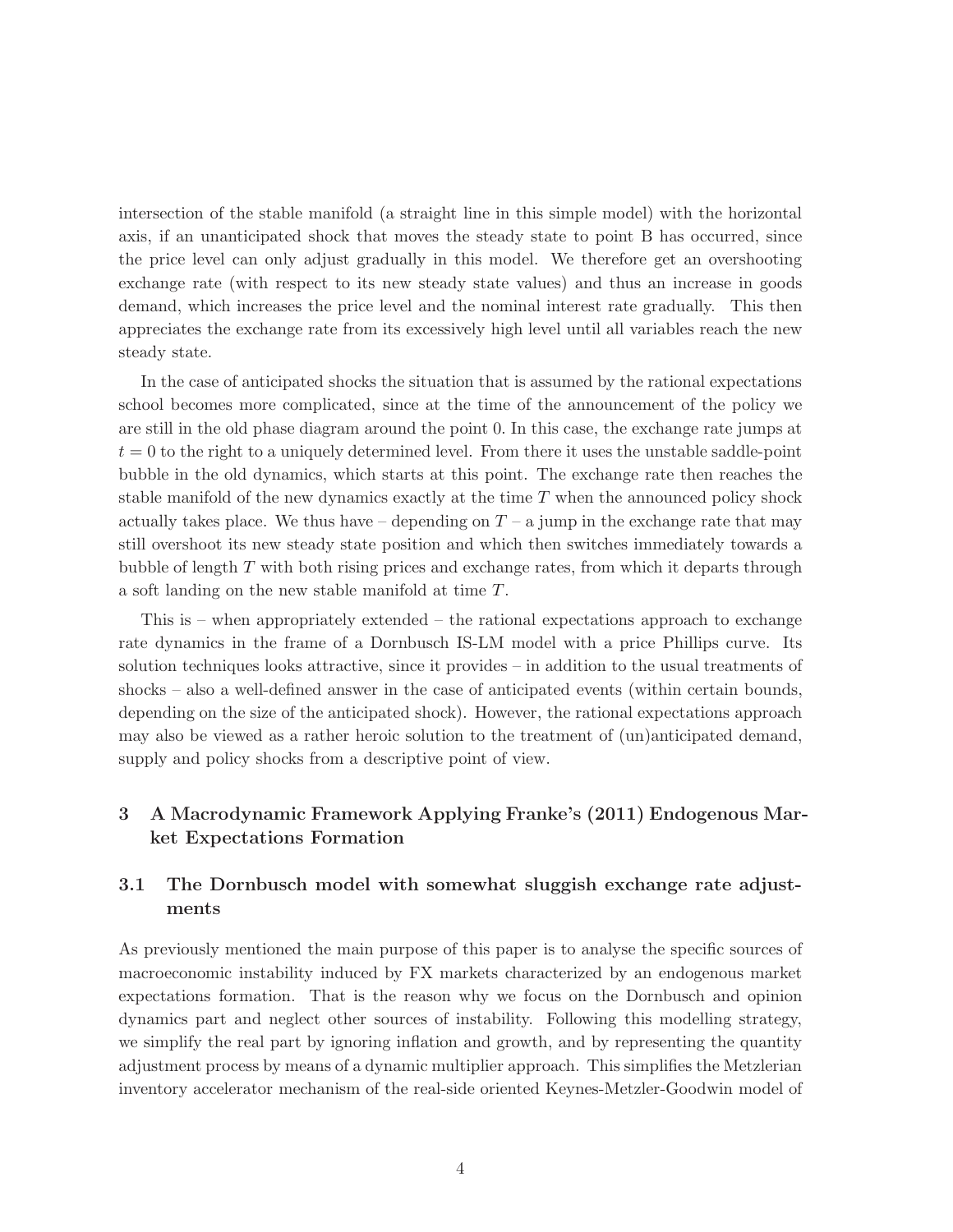Chiarella and Flaschel (2000), thus suppressing it as a source of instability.<sup>2</sup> As a result, the real part of the economy is always stable (from this partial perspective), provided the propensity to spend is less than one. However, we assume that FX markets have real effects on investment and consumption.

To be precise, we assume that output moves according to a standard dynamic multiplier process.<sup>3</sup>

$$
\dot{Y} = \beta_y (Y^d - Y) = \beta_y ((a_y - 1)(Y - Y_o) - a_i (i - i^*) + a_e (e - e_o),
$$
\n(1)

where  $Y_o$  is the given steady state level of output,  $a_y$  the propensity to spend,  $a_e$  the impact of the exchange rate  $e$  on aggregate demand,  $a_i$  the impact of the interest rate i on aggregate demand and where  $\beta_y$  is the speed of adjustment concerning goods-market disequilibria. For the sake of concreteness we measure e by AUD/USD with Australia as the domestic economy.

There is only one risky asset traded by the agents of the domestic economy, foreign bonds: B<sup>∗</sup>, which are subject to exchange rate risk. Following Chiarella et al. (2009), we postulate a dynamic disequilibrium adjustment process for the nominal exchange rate e :

$$
\hat{e} = \beta_e \alpha_e \sigma_e (i^* + \pi_e^e - i), \quad \alpha_e \in (0, 1).
$$
 (2)

In words, only a fraction  $\alpha_e$  of current aggregate excess demand for the foreign bonds stock  $\sigma_e(\cdot)$  actually enters the foreign exchange market owing to the existence of adjustment costs. Thus,  $1/\alpha_e$  represents the delay with which agents wish to clear any stock imbalance  $\sigma_e(\cdot)$ . As Chiarella et al. (2009) have argued, this approach is necessary in an open economy in a continuous time framework where flow rather than stock imbalances must enter the capital account of the balance of payments. The flow processes on asset markets are then translated into asset price changes by the speed of adjustment parameter  $\beta_e$ .

In addition to  $B^*$  (with USD price 1) we have in the Australian economy domestic shortterm fix-price bonds,  $B$  with AUD price 1. The central bank is assumed to fix at each moment of time the interest rate on  $B$  at the level  $i$  according to the rule

$$
i = i^* + i_y(Y - Y_o) + i_e(e - e_o), \quad i_y, i_e > 0,
$$
\n(3)

with  $i^*$  the given foreign rate of interest. Equations  $(1)-(2)$  represent our baseline model of the real financial interaction in a small open economy which is kept as simple as possible since we want to highlight the interaction of this part with the dynamics of expectations formation.

In order to investigate the stability characteristics of the real-financial interaction, assume for the time being that capital gain expectations  $\pi_e^e$ , occurring when there is currency depreciation and switching back into domestic bonds, are given and zero. We then simply have

<sup>2</sup>The instability induced in the KMG approach by the wage-price spiral as discussed e.g. by Flaschel and Krolzig (2006) is also ignored.

<sup>&</sup>lt;sup>3</sup>For any dynamic variable x, x denotes its time derivative,  $\hat{x}$  denotes its rate of growth, and  $x_o$  denotes its steady state value.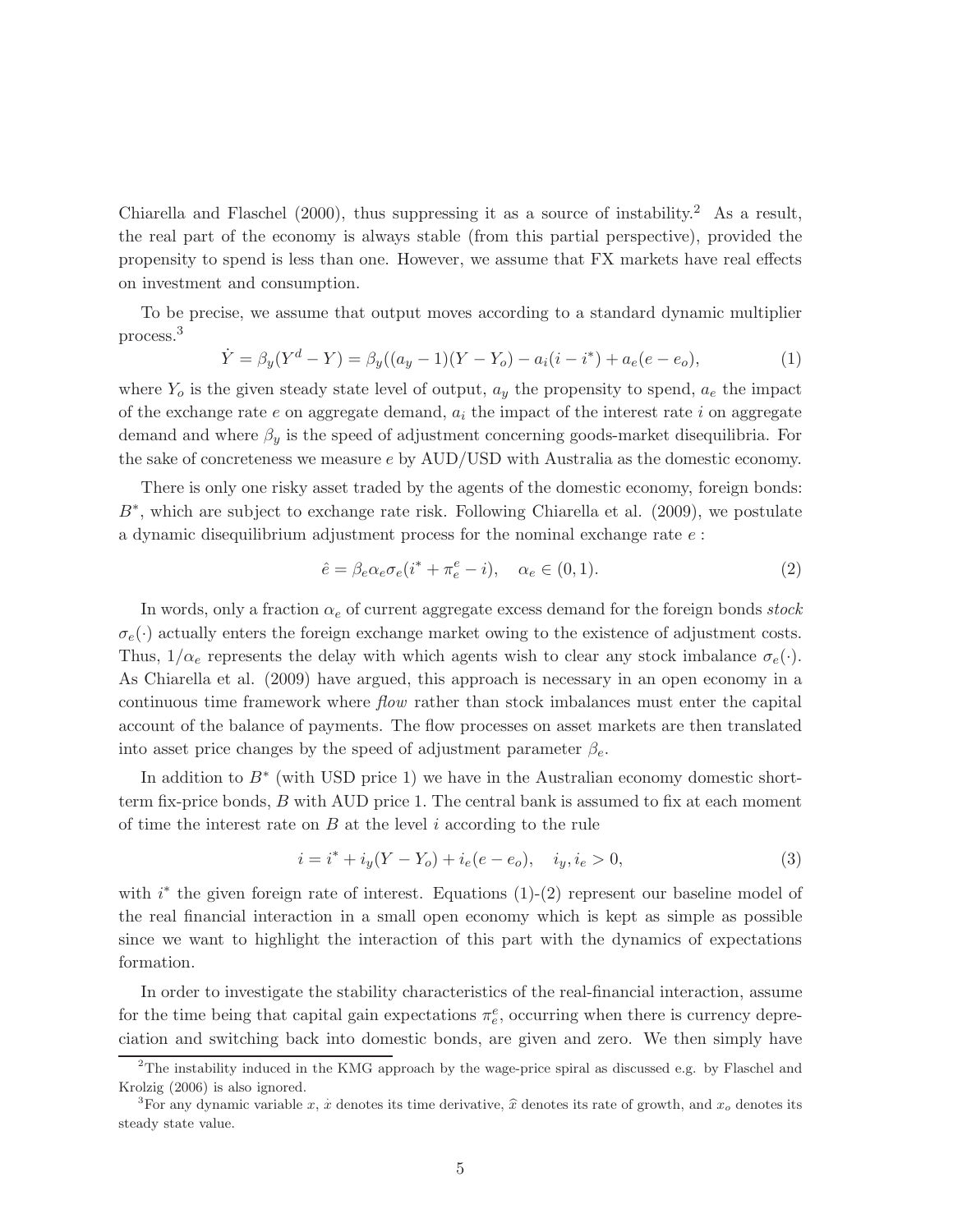

Figure 2: Asymptotically stable real-financial market interaction.

for the matrix of partial derivatives evaluated at the steady state, the Jacobian J of the real-financial market interaction, when the Taylor rule is inserted into the output and the Dornbusch exchange rate dynamics:

$$
J = \left(\begin{array}{cc} J_{11} & J_{12} \\ J_{21} & J_{22} \end{array}\right) = \left(\begin{array}{cc} - & + \\ - & - \end{array}\right)
$$

if the parameter  $i_e$  is chosen sufficiently small.  $i_e$  is a policy parameter chosen by the domestic central bank and, therefore, can be expected to be carefully adjusted due to exchange rate targeting purposes. The sign structure resulting on this prerequisite gives for the Jacobian matrix trace  $trJ < 0$  and determinant  $det J > 0$  and, hence, implies according to Routh-Hurwitz conditions for two-dimensional continuous-time dynamic systems two eigenvalues with negative real parts.

The real-financial interaction with stationary expectations is thus asymptotically stable around the steady state. This case is illustrated in Figure 2.

These conclusions only concern the interaction of real and financial adjustment processes and do not depend on the presence of behavioural traders on the financial markets, which are introduced in the next section.

## 3.2 Behavioral expectations

We consider financial markets with heterogeneous agents in the DSGD modelling approach and, following the behavioral approach to macroeconomic dynamics, employed e.g. by Chiarella et al. (2008) and mentioned by Brunnermeier (2008). Traders of foreign bonds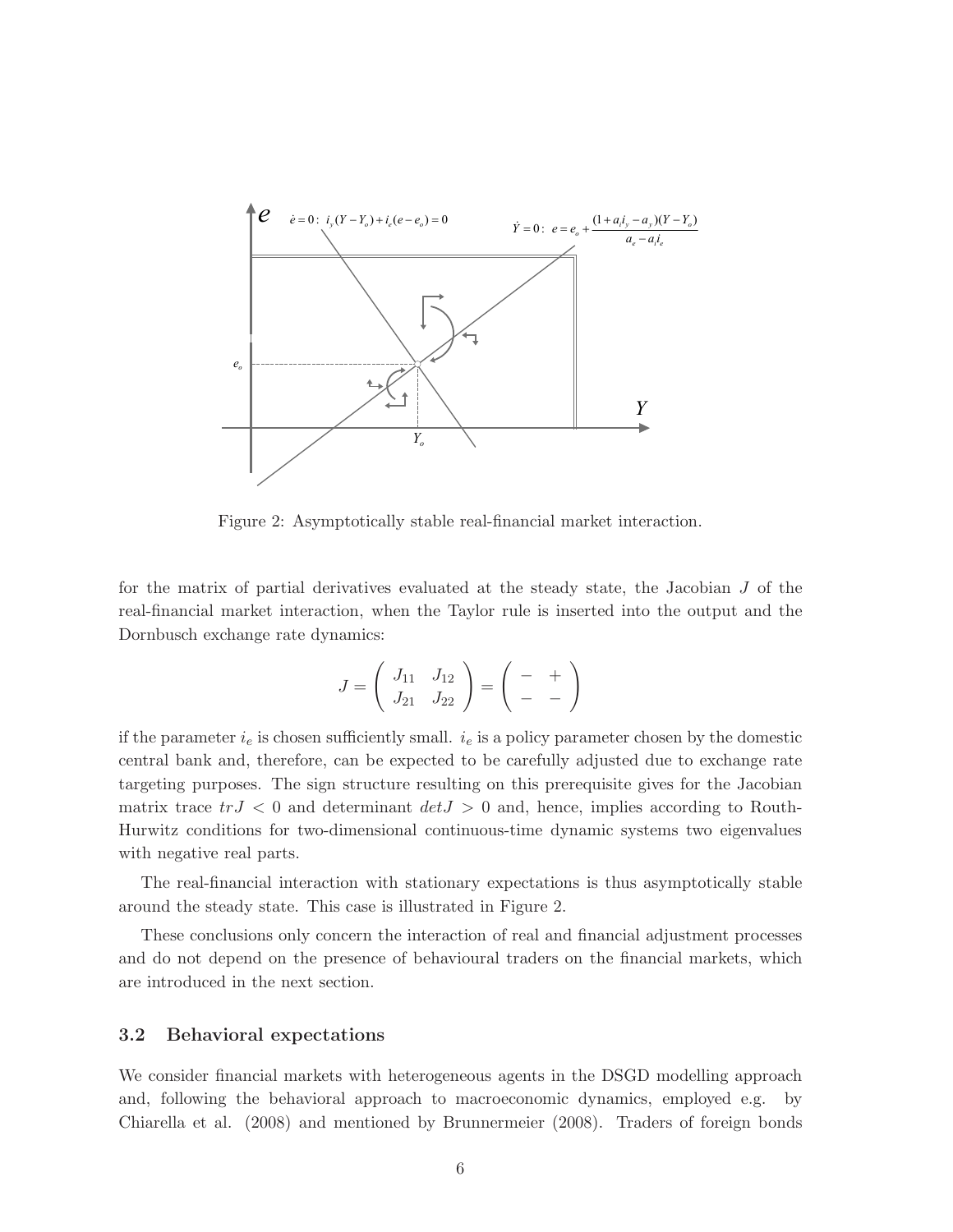are distinguished as fundamentalists, f, and chartists, c. Fundamentalists expect capital gains in the foreign exchange market to converge back to their steady state position (zero in our model) with speed  $\beta_{\pi_{ef}^e}$ . Chartists instead adopt a simple adaptive mechanism to forecast the evolution of capital gains in FX markets  $\dot{\pi}_e^e$ . The adoption is transmitted with speed  $\beta_{\pi_{ec}^e}$ to the chartists' expectation formation. Formally:

$$
\begin{array}{rcl}\n\dot{\pi}_{ef}^e &=& \beta_{\pi_{ef}^e} (0 - \pi_{ef}^e), \\
\dot{\pi}_{ec}^e &=& \beta_{\pi_{ec}^e} (\hat{e} - \pi_{ec}^e).\n\end{array}
$$

To be sure, more complex expectation formation mechanisms can be adopted for each type of agent, including forward looking rules, in particular if numerical simulations are intended.<sup>4</sup> Yet, our formulation has the virtue of analytical simplicity, and it allows us to draw a sharp distinction with respect to Rational Expectation models.

Given that agents have heterogeneous expectations, it is not obvious a priori what the market expectations should be. In standard equilibrium models with efficient markets, heterogeneous information and beliefs are spontaneously aggregated and made uniform under the pressure of market forces. This is clearly not the case in our framework. As a first step, suppose that the population shares of chartists and fundamentalists,  $\nu_c$  and  $(1 - \nu_c)$ , respectively, are constant.<sup>5</sup> It may be tempting to argue that market expectation is the weighted average of the expectations of chartists and fundamentalists:

$$
\pi_e^e=\nu_c\pi_{ec}^e+(1-\nu_c)\pi_{ef}^e.
$$

It is not clear, however, that this is a theoretically appropriate way of capturing the formation of market expectations. For market expectations  $\pi_e^e$  may actually reflect what both types of agents think will emerge from the process of aggregation of fundamentalist and chartist expectations. In other words, market expectations may reflect the agents' view about the "average" opinion. And this need not be the exact, weighted average of the individual expectations. In turn, the law of motion of market expectations may be the product of what on average agents think the average opinion and its rate of change will be. In the words of Keynes (1936, p.156):

It is not a case of choosing those which, to the best of one's judgment, are really the prettiest, nor even those which average opinion genuinely thinks the prettiest. We have reached the third degree where we devote our intelligences to anticipating what average opinion expects the average opinion to be. And there are some, I believe, who practise the fourth, fifth and higher degrees.

<sup>4</sup>E.g., Assenza et al. (2012) investigate systematically dynamic implications of various sets of expectation formation schemes for a macroeconomic equilibrium model. A similar procedure to analyse rigorously consequences of different expectational mechanisms could be applied to our model.

<sup>5</sup>Population shares are endogenised in the next section.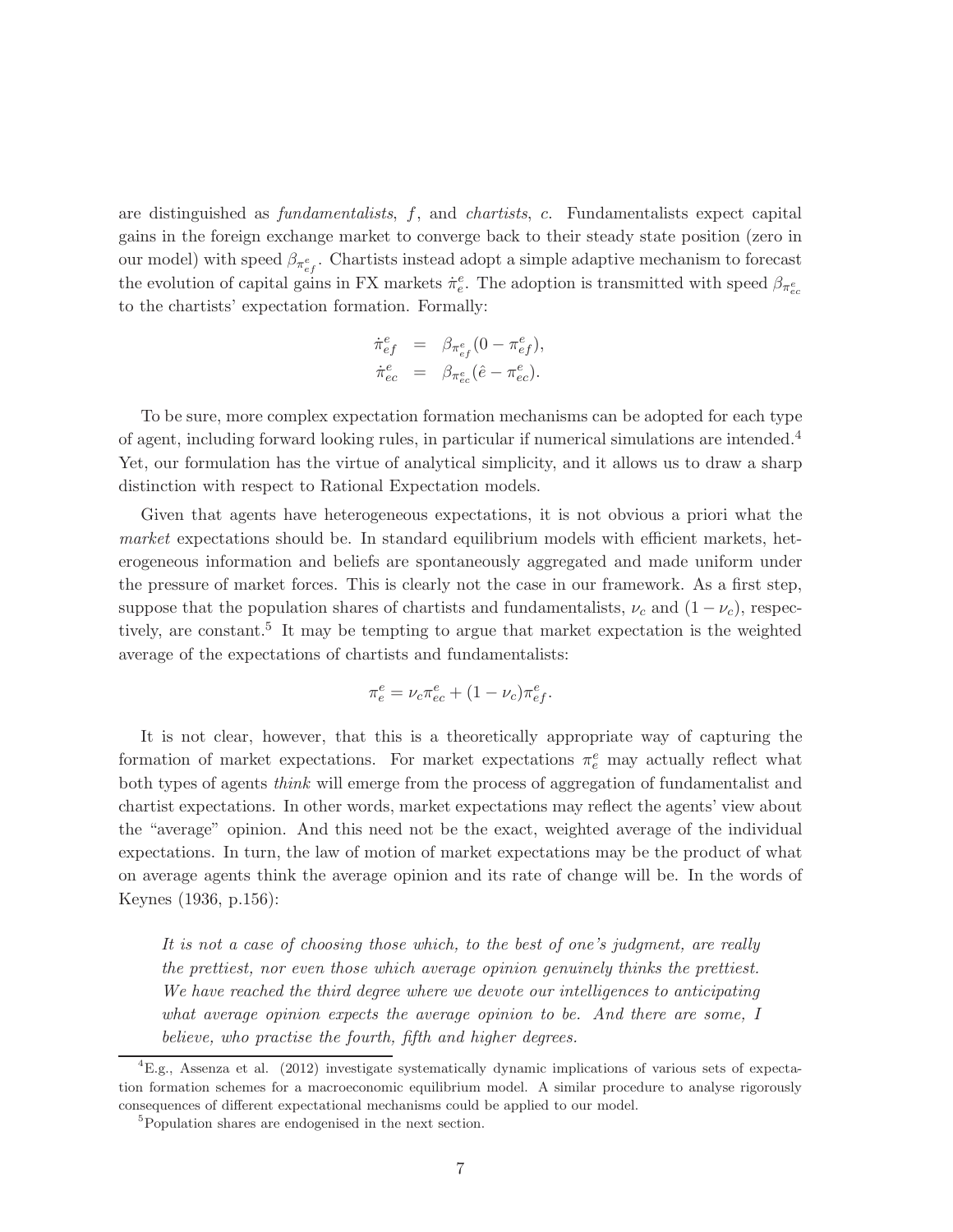In this paper, we consider the following simple law of motion for aggregate capital gain expectations:

$$
\dot{\pi}_e^e = \beta_{\pi_e^e} [\nu_c \hat{e}(\cdot) - \pi_e^e],\tag{4}
$$

where  $\beta_{\pi_e^e} > 0$  represents an adjustment speed parameter and where the nominal exchange rate depreciation only enters expectations with the weight  $\nu_c$  of the chartists (since the change in their number is not foreseen). We thus assume that adaptive expectations formation drives the expectation of capital gains (to the extent chartists are present in the market), while fundamentalists are only adding stabilizing forces to it. To be sure, this is only one possible formalisation of the dynamics of aggregate expectations in markets with heterogeneous agents, and alternative approaches can be proposed (see, for example, the approach adopted by De Grauwe and Grimaldi (2005) in their analysis of the behaviour of agents on foreign exchange markets). Yet, we regard equation (4) as a very parsimonious way of capturing both the influence of aggregate observed variables and the role of heterogeneity and self-driving forces in expectation formation.

In order to analyse the dynamics of this economy, note that if the weight of chartists in average expectation is zero, the Jacobian of the 3D system  $(1), (2), (4)$  at the steady state becomes

$$
J = \left( \begin{array}{rr} - & + & 0 \\ - & - & + \\ 0 & 0 & - \end{array} \right).
$$

with  $J_{33} = -\beta_{\pi_e^e}$ , so that a negative eigenvalue is added to already stable 2-D subsystem. Therefore the steady state of the expectations-augmented real-financial interaction process is, again, locally stable. Hence, given the continuity properties of eigenvalues, the steady state of the dynamics  $(1)-(2)$ , augmented by the capital gain expectations rule  $(4)$ , remains locally asymptotically stable even if the weight of chartists in average expectations formation is positive, but is sufficiently small. Intuitively, fundamentalists – if sufficiently dominant – may counteract any destabilising tendencies that chartists may create.

Instead, if the number of chartists,  $\nu_c$ , the responsiveness of the nominal exchange rate to disequilibria,  $\beta_e$ , and / or the responsiveness of the demand for capital stocks to expected returns,  $f'(0)$ , are sufficiently high, then one may obtain  $J_{33} > 0$  and even  $tr J > 0$ . In this case, the system becomes unstable by way of Hopf-bifurcations, i.e., in general, by the death of a stable corridor around the steady state or by the birth of stable persistent fluctuations around it. The dynamic system  $(1), (2), (4)$  can thus provide a theory of business fluctuations caused by the interaction of real and financial markets.

Note that the previous argument and the existence of Hopf bifurcations is only based on a local analysis. Yet one may expect the presence of chartists to lead to explosive dynamics in general, if the speed of adjustment on financial markets or the responsiveness of the demand for capital stock are sufficiently high. This explosiveness may be tamed far off the steady state if nonlinear changes in behaviour or policy reduce  $\beta_e$  and/or  $\alpha_k$  enough to make the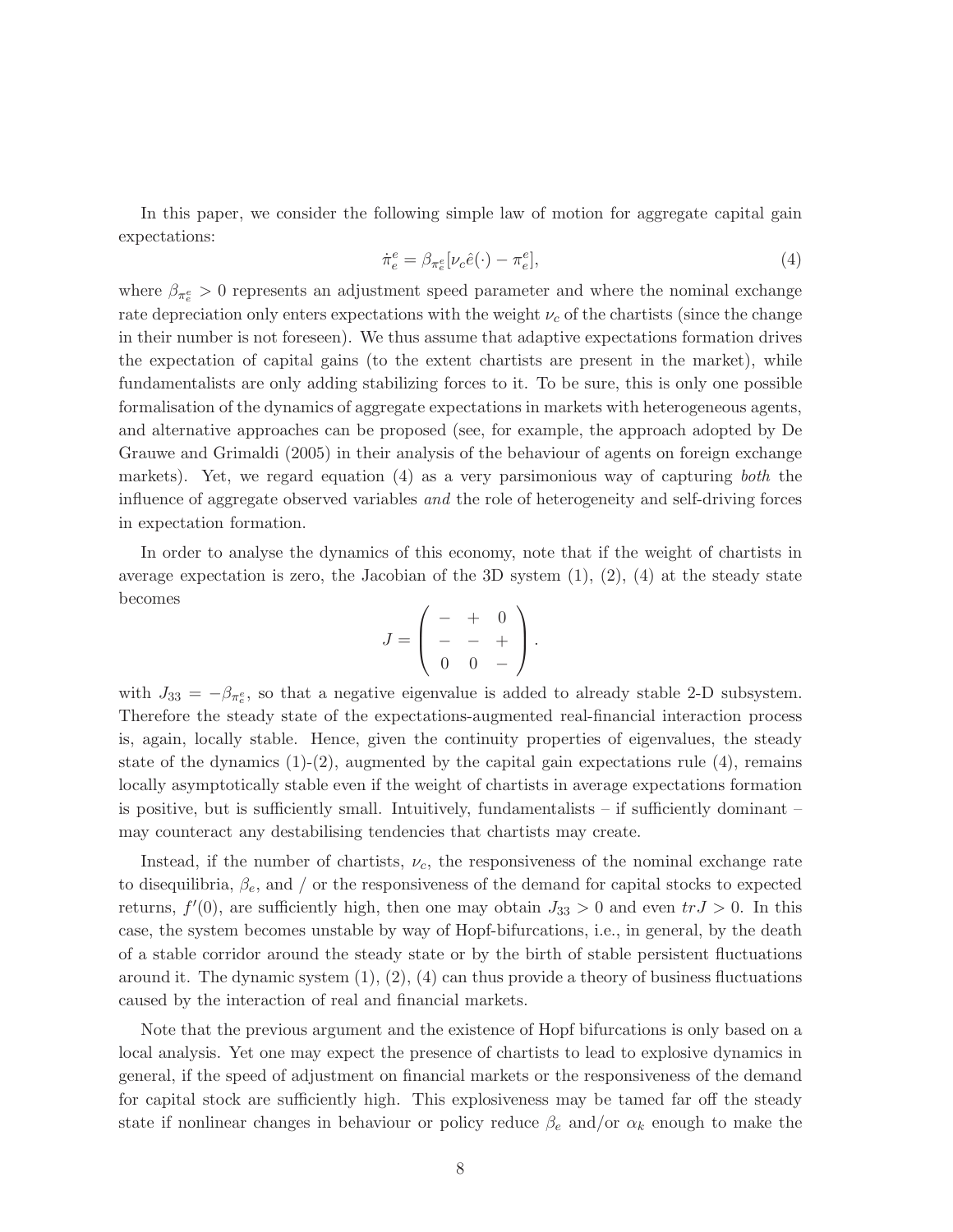system globally stable, thus ensuring that all trajectories remain within an economically meaningful bounded domain. We do not analyse this conjecture further here. Rather, in the next section, we explore the possibility that endogenous changes in the agents' populations,  $\nu_c$ , reduce the influence of chartists far off the steady state and thereby create turning points in the evolution of capital gain expectations.

### 3.3 Market expectations dynamics

Even if one rejects the assumption of Rational Expectations, agents in financial markets do learn and they may change their behaviour endogenously in response to changes in the key economic variables. In this section, we adopt a version of the herding and switching mechanism developed by Lux (1995) and Franke (2011), which provides behavioural foundations to the agents' attitudes in the financial market. Unlike in standard DSGE models, we do not start from individual optimisation programmes. The switching mechanism is arguably more realistic than DSGE and it is a very elegant way of capturing both rational behaviour and purely speculative effects, as well as the phenomenon of herding. In fact, agents decide whether to take a chartist, or a fundamentalist, stance depending on the current status of the economy (captured by the key variables  $Y, e$ ), on expectations on the evolution of financial gains  $(\pi_e^e)$ , and also on the current composition of types of traders in the market (captured by the variable  $x$ , defined below).

Formally, suppose that there are  $2N$  agents in the economy. Of these,  $N_c$  are chartists and  $N_f$  are fundamentalists so that  $N_c + N_f = 2N$ . Let  $n = \frac{N_c - N_f}{2}$ . Following in particular Franke (2011), we describe the distribution of chartists and fundamentalists in the population by focusing on the difference in the size of the two groups (normalised by  $N$ ). To be precise, we define

$$
x = \frac{n}{N} \in [-1, 1], \quad 1 - x = \frac{N_f}{N}, 1 + x = \frac{N_c}{N}, \tag{5}
$$

where, as in Franke  $(2011)$ , N is assumed to be large enough that the intrinsic noise from different realisations when individual agents apply their random mechanism can be neglected. Formally, given the continuous time setting, the limit of x is taken as N tends to infinity.

Let  $p^{f\rightarrow c}$  be the transition probability that a fundamentalist becomes a chartist, and likewise for  $p^{c \to f}$ . The change in x depends on the relative size of each population multiplied by the relevant transition probability.

$$
\dot{x} = (1 - x)p^{f \to c} - (1 + x)p^{c \to f}.
$$

The key behavioural assumption concerns the determinants of transition probabilities: we suppose that they are determined by a *switching index s*, summarising the expectations of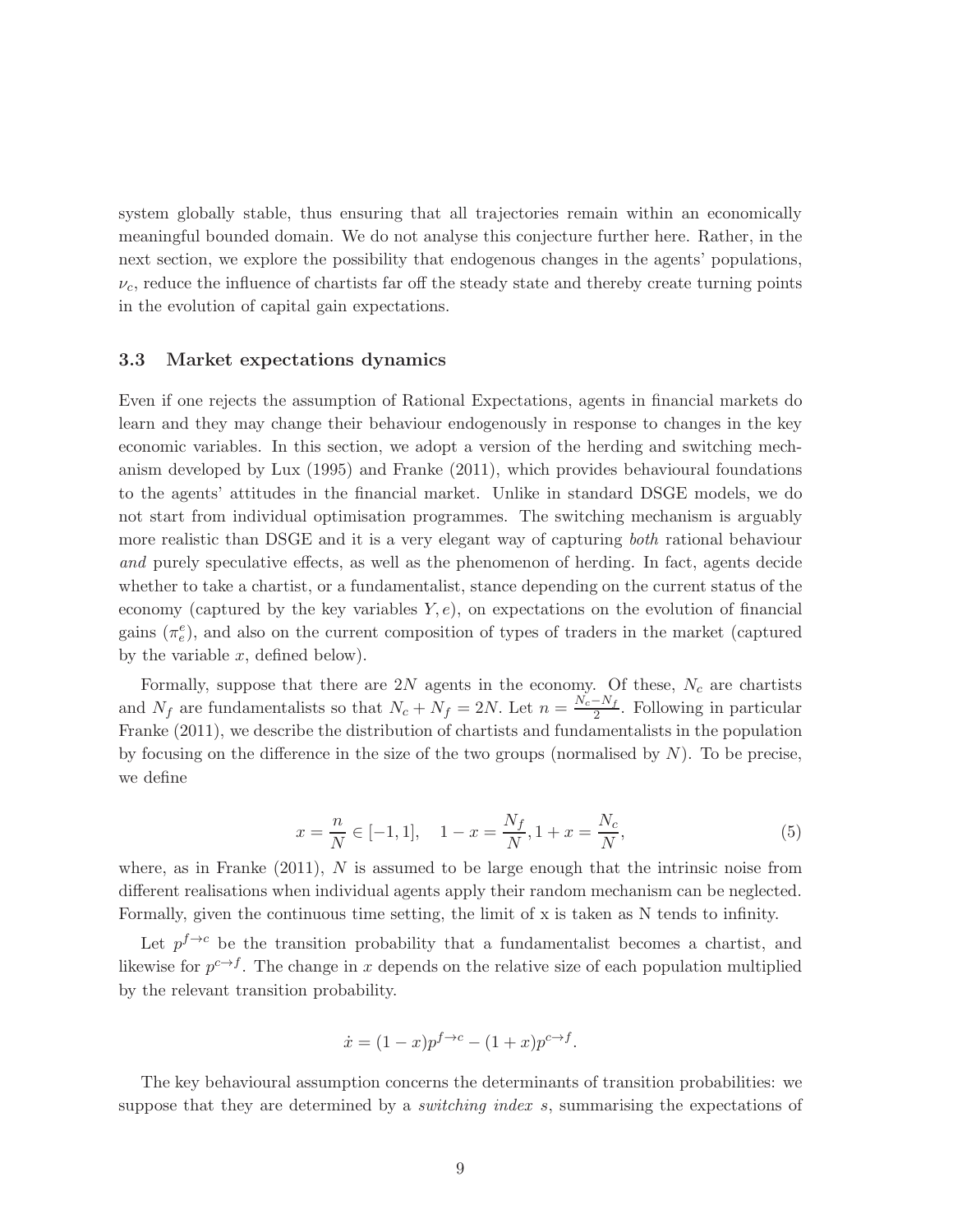traders on market performance. The switching index depends positively on itself (capturing the idea of herding, see Franke and Westerhoff (2009, p.7), and on economic activity, and negatively on the exchange rate and on average capital gain expectations. Formally, assuming again a functional shape as simple as possible, in order to concentrate on the essential nonlinearities:<sup>6</sup>

$$
s = s_x x + s_y (Y - Y_o) - s_e (e - e_o)^2 - s_{\pi_e} (\pi_e^e)^2.
$$
 (6)

This switching index assumes – besides the herding term and the role of economic activity as in Franke (2011) – that the deviations of share prices and capital gain expectations from their steady state values (in both directions) favour opinion making in the direction of the fundamentalists, because doubts concerning the macroeconomic situation become widespread. This change can be interpreted as a change in the state of confidence, whereby agents believe that increasing deviations from the steady state eventually become unsustainable. A similar approach concentrating on price  $p_k$  misalignment is used in Franke and Westerhoff (2009, eq.6).

An increase in s is assumed to increase the probability that a fundamentalist becomes a chartist, and to decrease the probability that a fundamentalist becomes a chartist. More precisely, assuming that the relative changes of  $p^{c \to f}$  and  $p^{f \to c}$  in response to changes in s are linear and symmetric:

$$
p^{f \to c} = \beta \exp(as), \tag{7}
$$

$$
p^{c \to f} = \beta \exp(-as). \tag{8}
$$

Given the above assumptions, the complete dynamic system becomes:

$$
\dot{Y} = \beta_y((a_y - 1 - a_i i_y)(Y - Y_o) + (a_e - a_i i_e)(e - e_o))
$$
\n(9)

$$
\hat{e} = \beta_e \alpha_e \sigma_e (i^* + \pi_e^e - [i^* + i_y(Y - Y_o) + i_e(e - e_o)]) \tag{10}
$$

$$
\dot{\pi}_e^e = \beta_{\pi_e^e} \left[ \frac{1+x}{2} \hat{e} - \pi_e^e \right] \tag{11}
$$

$$
\dot{x} = \beta[(1-x)\exp(as) - (1+x)\exp(-as)] \tag{12}
$$

As a first step, note that the dynamic system (9)-(12) always has the following steady state:  $Y_o, e_o, \pi_{eo}^e = 0, x_o = 0$ , where the first three values are uniquely determined (up to flukes), but not x, see below. The asserted uniqueness follows from  $\hat{e} = 0$ , since we get from this  $\pi_{eo}^e = 0$  and on this basis then two equations in the unknowns Y, e which can be solved as intended if policy coefficients are slightly perturbed (if needed).

<sup>&</sup>lt;sup>6</sup>The details of the approach are in Lux  $(1995)$  and Franke  $(2011)$ .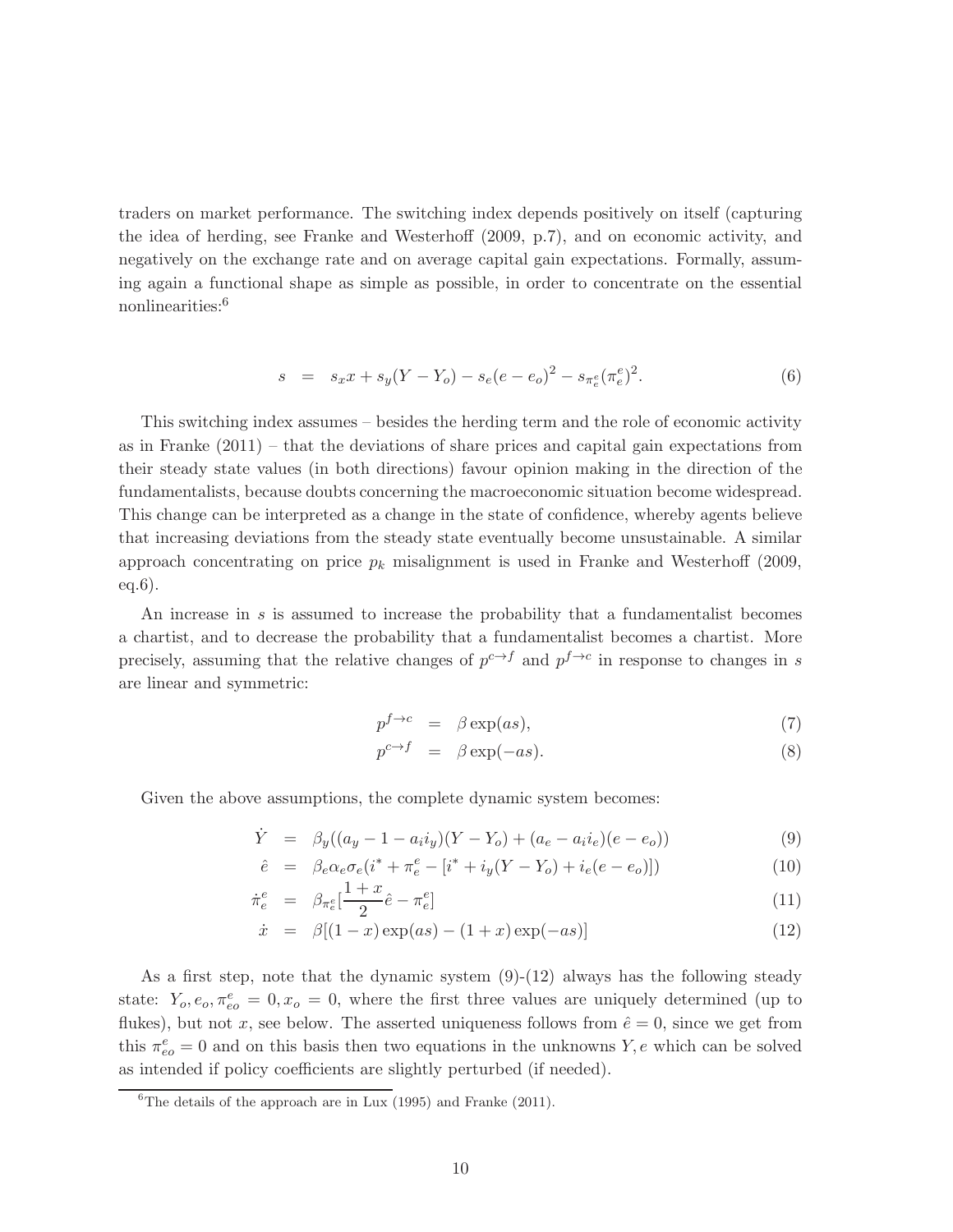Equations (9)-(12) represent our baseline DSGD model of a small open economy. All state variables are here dynamic in the sense that their evolution over time is described by more or less gradual adjustment processes, and no algebraic equilibrium condition is involved. Algebraic equations are only used for the equation of the switching index s and the Taylor rule equation of the Central Bank, where the short-term interest rate can be set instantaneously. Both equations do not represent equilibrium conditions. Markets are essentially interconnected and there are various feedback mechanisms present between them.

The key theoretical and policy question is, whether the unfettered market economies described by the DSGD model, where real/financial feedbacks play a prominent role and expectation formation may be affected by herding behaviour, display explosive trajectories, or rather whether they contain some inherent stabilising mechanisms.

If  $s_x \leq 1/a$  then this steady state is unique (the first three values are always uniquely determined). If  $s_x > 1/a$ , then there are two additional steady state values for  $x_o$ : the equilibria  $e_f, e_c$ , one where chartist are dominant and one where the opposite holds true (all other steady state values remain unchanged). This is suggested by the backward-bending shape of the  $\dot{x} = 0$ -isocline in figure 4, but is to be obtained in fact by what is shown in figure 3 (which is based on the assumption of given unique steady state values  $Y_o, e_o, \pi_{eo}^e = 0$ ). The figure 3 – and the derivative of this function at  $0$  – shows that  $as_x < 2$  must hold for the case of a uniquely determined steady state value  $x<sub>o</sub> = 0$ .



Figure 3: The core of the switching function  $f(x) = \ln(\frac{1+x}{1-x})$ ,  $f'(0) = 2$  (for a steady realfinancial market configuration).

Before analysing the dynamics of the complete system, it is interesting to consider the properties of the opinion dynamics and the expectational part of the model in isolation. We thus assume that output and dividend payments are fixed at their steady state values. This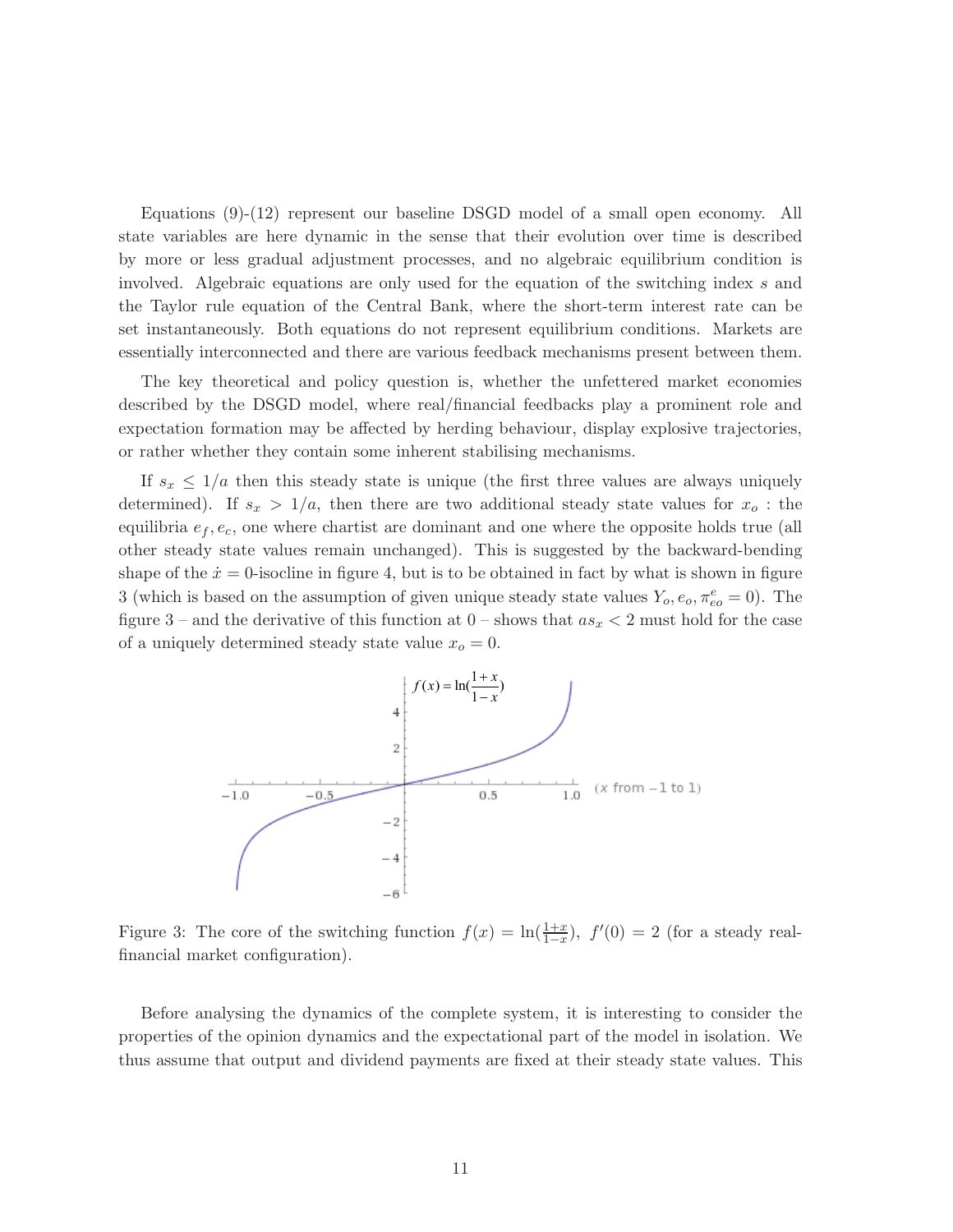yields the following 2D system:

$$
\dot{\pi}_e^e = \beta_{\pi_e^e} \left[ \frac{1+x}{2} \hat{e} - \pi_e^e \right],\tag{13}
$$

$$
\dot{x} = \beta[(1-x)\exp(as(x,\pi_e^e)) - (1+x)\exp(-as(x,\pi_e^e))].
$$
\n(14)

First, note that x always points inwards at the border of the x-domain  $[-1, 1]$ . Then, it can be conjectured that there must be an upper and a lower turning point for  $\pi_e^e$  in the economically relevant phase space  $[-1, 1] \times [-\infty, +\infty]$  and that, if the steady state  $(0, 0)$  is unstable, the generated cycle stays in a compact subset of this phase space. The expectational herding mechanism would thus be bounded, if taken by itself.

Franke (2011) shows this conjecture to be correct in the context of a formally similar 2D system. Here we simply note that  $\dot{x}$  approaches infinity if there is an unlimited increase, or decrease, in the capital gains inflation rate  $\pi_e^e$ . However, as x approaches zero from above or from below,  $\dot{x}$  would go to zero if it did not cross the vertical axis at  $x = 0$ . This is a contradiction and therefore there must always be an upper or lower turning point for capital gain inflation or deflation.



Figure 4: Bounded herding behaviour.

The phase space of the 2D system  $(13)-(14)$  is shown in figure 4. The diagram is drawn under the assumption that  $s_x > 2/a$ , and so there are three steady states  $(e_f, e_o, e_c)$ . The horizontal axis is an invariant set of the dynamics which cannot be left (or entered) in finite time. Focusing on this part of the  $\dot{\pi}_e^e = 0$ -isocline we see that both the fundamentalist and the chartist steady state  $(e_f, e_c)$  are attracting, but that this only holds for the fundamentalist equilibrium, when the economy is subject to non-zero capital gain expectations.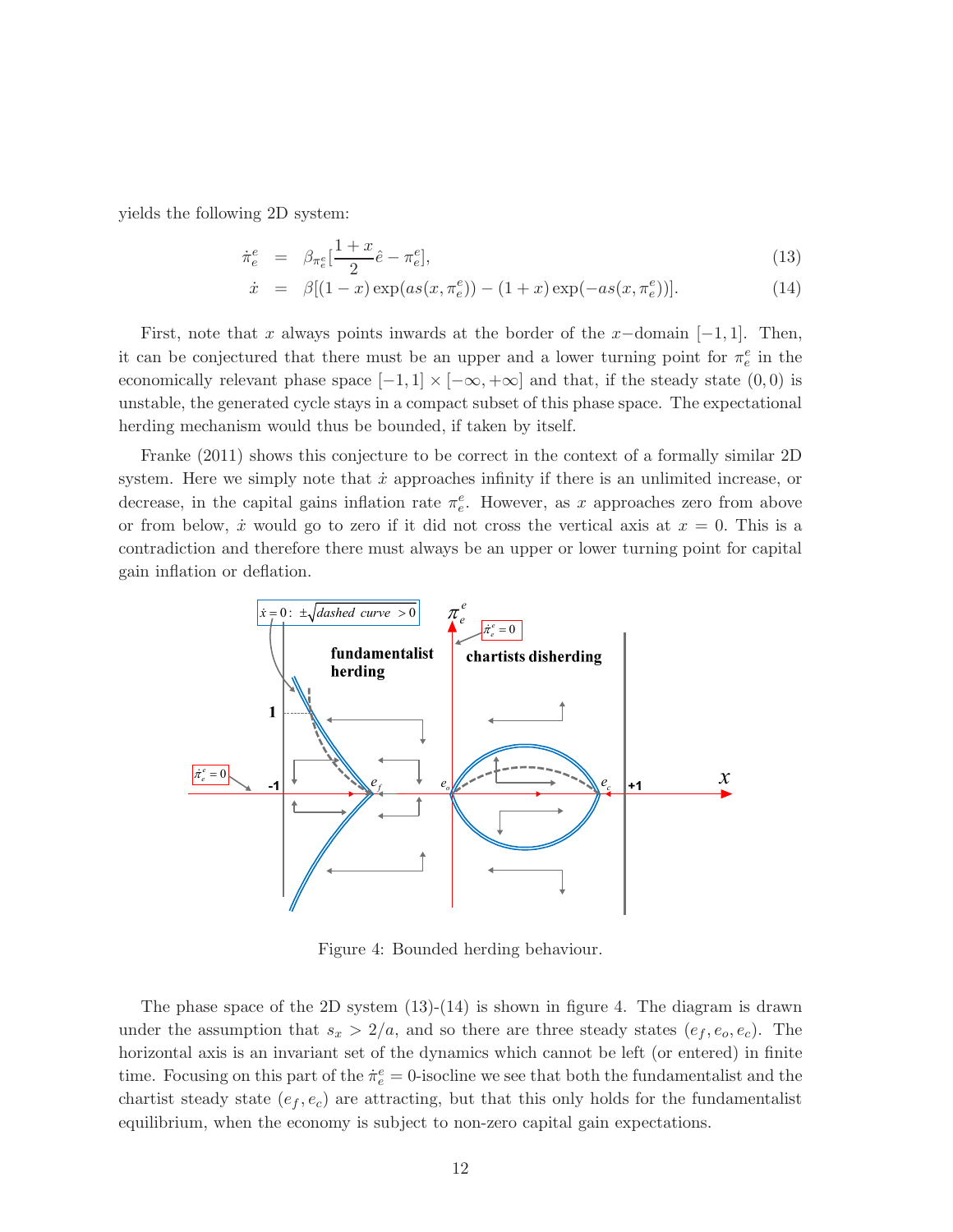The  $\dot{x} = 0$  isocline is:

$$
\pi_e^e = \pm \sqrt{\frac{s_x x - \ln \sqrt{(\frac{1+x}{1-x})/a}}{s_{\pi_e^e}}},
$$

and it is attracting with respect to x, since x falls whenever  $\pi_e^e$  is above the isocline and it rises if  $\pi_e^e$  is below it. Note that this isocline is not defined for values of x that make the numerator inside the square root negative. Figure 4 displays some innovative features, as compared to the 2D phase diagrams in the literature, though the outcome of the 2D subdynamics is a fairly trivial one, since only the equilibrium where fundamentalists dominate is by and large a stable one. Figure 4 also suggests that the economy remains in a bounded subset of the state space, if capital gains depart too much from their steady state value (which is zero), due to the strong effects this has on opinion dynamics.

However, because the law of motion of expected capital gains is not easily mapped onto figure 4, it is difficult to analyse the properties of the full 4D system. One should expect the local dynamics to be unstable without policy intervention, since the real-financial markets interaction, in connection with opinion dynamics, is likely to be of centrifugal nature. This raises the issue of the global viability of the unfettered market economy. Based on the analysis of the 2D systems, we cannot conclude that the trajectories of the full 4D dynamic system will always remain in an economically significant subset of the state space.

Given the strong nonlinearity of the opinion part and also in the rate of return function of the 4D dynamics (despite the simple linear behavioral rules we have adopted), we shall address these questions by means of numerical simulations in section 4. They will show that interesting irregular and persistent fluctuations in the real and financial variables of the model can be generated, quite in contrast to what is possible in such a model type under the assumption of the homogeneous rational expectations of the mainstream literature.

### 3.4 Rational expectations and imperfect exchange rate adjustments

In the case of Rational Expectations one assumes in the deterministic situation, see Turnvosky (1995) for a variety of examples, that  $\pi_e^e$  is simply given by  $\hat{e}$ . The population dynamics and a separate law of motion for exchange rate expectations is then redundant and we get for the law of motion of the exchange rate in this case:

$$
\begin{array}{rcl}\n\hat{e} & = & \beta_e \alpha_e \sigma_k (i^* + \hat{e} - i(\cdot)) \\
& = & \frac{\beta_e \alpha_e \sigma_k}{\beta_e \alpha_e \sigma_k - 1} (i_y (Y - Y_o) + i_e (e - e_o))\n\end{array}
$$

We restrict our investigation of the rational expectations approach on the likely case where  $\beta_e \alpha_e \sigma_k > 1$  holds true, in which case the fraction to the right is positive (the opposite case is indeterminate in the language of the rational expectations school). Formally seen, the 2D dynamics of section 2 is now self-contained in this modification of its second law of motion.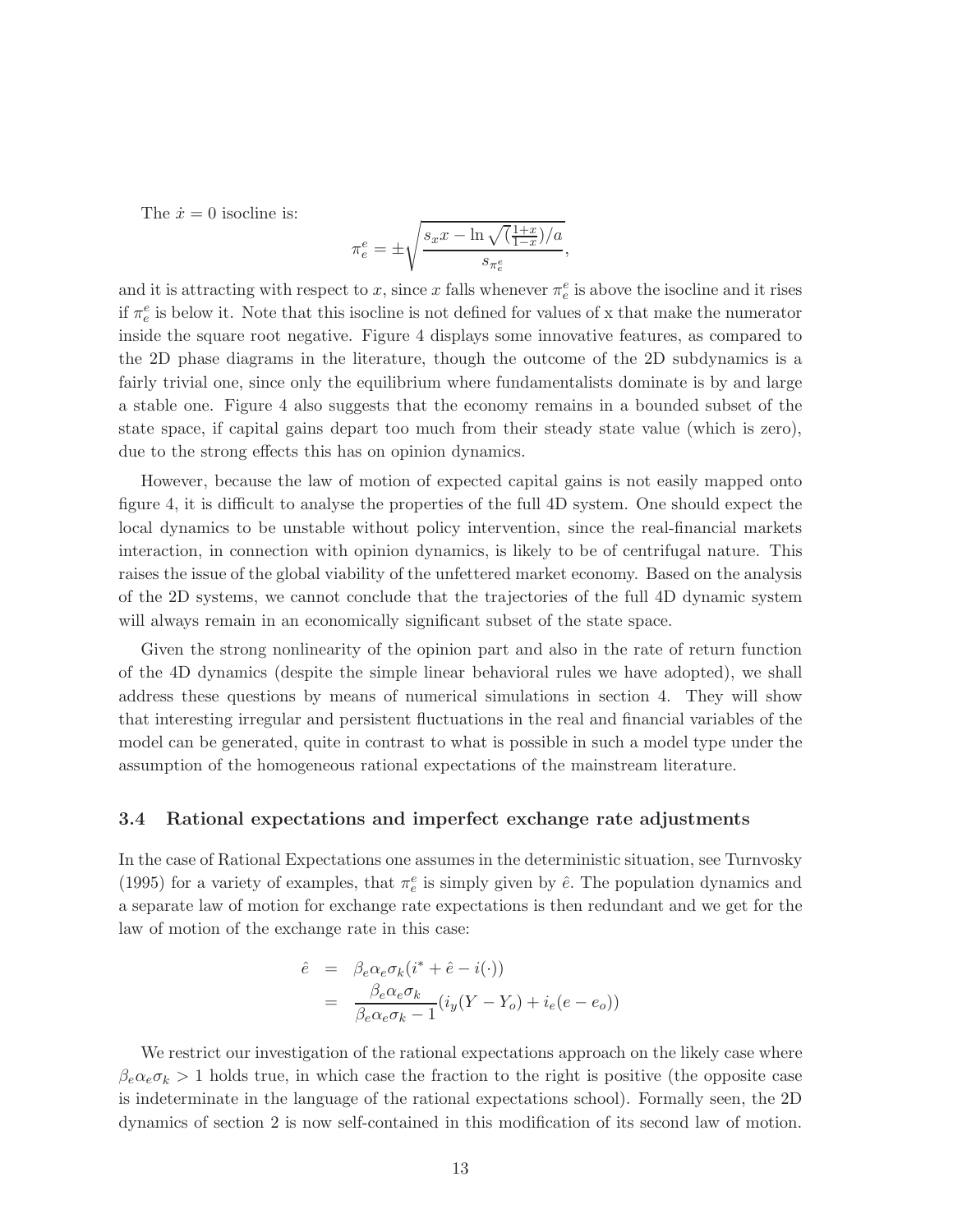

Figure 5: Rational expectations imply real-financial market interactions that – after a tailored jump in the exchange rate  $e$  – converge to the steady state of the post-shock dynamics.

Moreover, the isoclines in figure 1 remain in their position and the dynamics are now pointing upwards above the  $\dot{e} = 0$ -isocline and vice versa. This situation is shown in figure 5. In this figure we also consider a shock to the economy which moves both isoclines into a new position (for graphical reasons). Assuming the economy to have been in the steady state of the old dynamics then implies (by assumption) a jump of the exchange rate share prices  $e$ onto a unique position on the stable arm of the post-shock dynamics (if these dynamics are determinate) along which they and output then converge to the new steady state position. This is a very tranquil theoretical scenario for what is assumed to happen in the FX markets, as illustrated by Fig. 5.

## 4 Numerical simulations

Turning to the whole 4D system with an endogenously determined amount of behavioral traders again, we use numerical means now to gain more detailed insights to its dynamical behavior. In order to run the numerical simulations the software package  $E\&FC$ haos by Diks et al.  $(2008a)$  has been applied.<sup>7</sup> It allows for the implementation of dynamic economic models in a very user-friendly plain text file and offers routines for many tasks required for performing analyses of dynamical systems. The code for the model at hand looks as follows:

<sup>7</sup>The software can be downloaded from

http://www1.fee.uva.nl/cendef/whoiswho/makeHP/page.asp?iID=19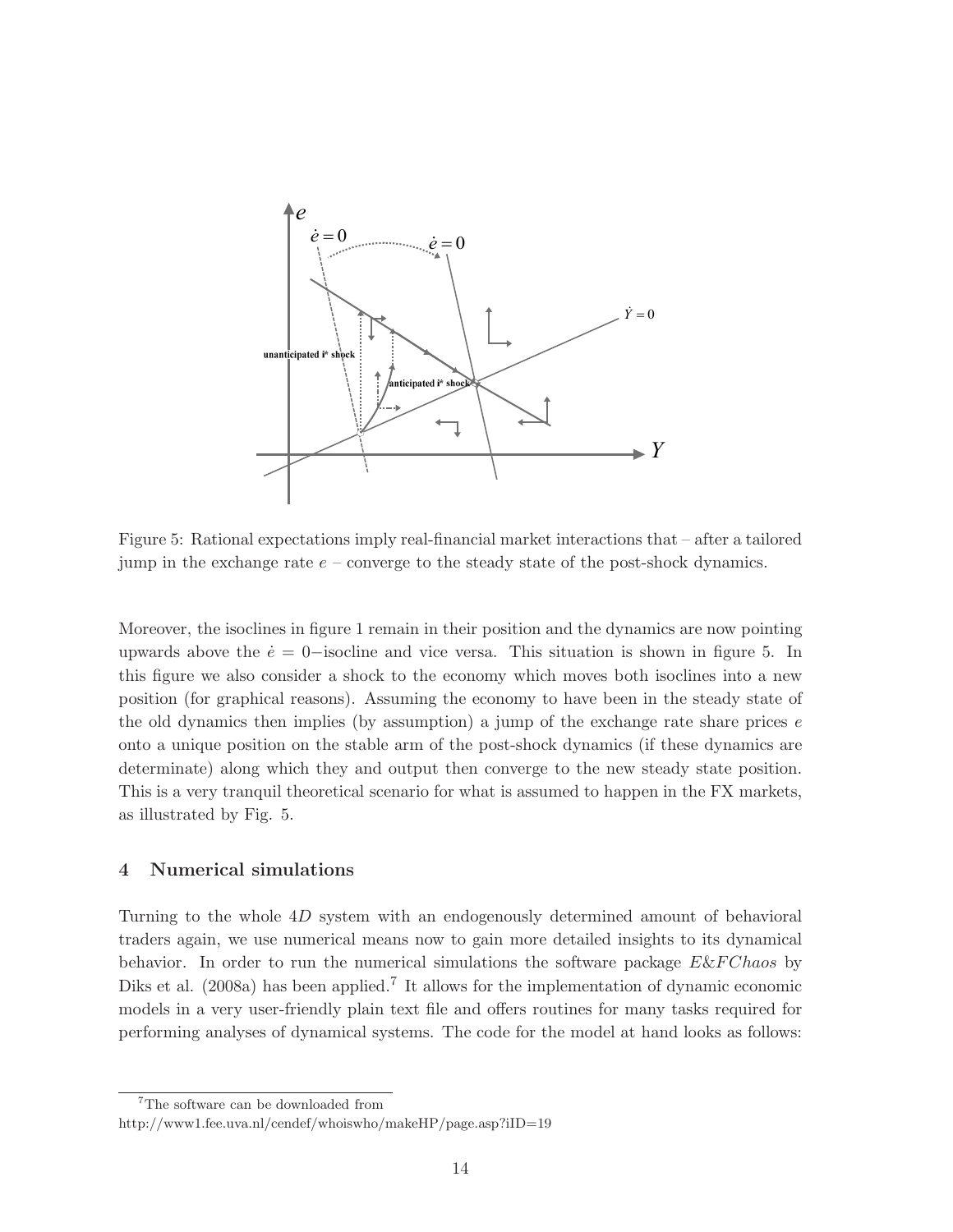```
Y=1.02, e=2, pie=0, x=0
bpi=1, be=2.5, alpe=0.25, sige=4, beta=1.4, sx=1.2, spie=0.5, a=1, by=2, ay=0.6,
ai=0.1, ae=0.35, iy=0.1, ie=0.1, sy=0.2, se=0.5, Yo=1, eo=2, stari=0.05c 0.01
i=stari+iy*(Y-Yo)+ie*(e-eo)
Y1 = by *((ay-1)*(Y-Yo) - ai * (i - stari) + ae * (e-eo))e1=e*be*alpe*sige*(stari+pie-i)
pie1=bpi*((1+x)/2*be*alpe*sige*(stari+pie-i)-pie)
x1=beta*((1-x)*math.exp(a*(sx*x+sy*(Y-Yo)-se*(e-eo)^2-spie*pie^2))
               -(1+x)*mathsf{exp}(-a*(sx*x+sy*(Y-Yo)-se*(e-eo)^2-spie*pie^2))Y = Y1e = e1pie=pie1
```
 $x=x1$ 

The line c 0.01 declares that the Runge-Kutta procedure is used to run the model as a continuous-time model with step size 1/100. The preceding lines provide the initial conditions and the parameter values for the simulation (each without hard return). Next, there is the definition of the employed Taylor rule. The next four equations provide the four laws of motion of the model and the subsequent equations provide the updating procedure for the state variables of the model. As a starting configuration of the model, reasonable values have been assigned to the parameters and initial conditions. For the time being they are neither calibrated, nor estimated, since the expectational part is not observable as such and empirical validation is beyond the scope of the paper, but remains a challenging task for future research.

In the first simulation, we indicate where the 3D subdynamics – resulting when population shares are held constant  $(\dot{x} = 0)$  – loses their stability (at around  $\beta_{\pi} = 1.5$ ) in figure 6 by way of a Hopf bifurcation. The bifurcation seems to be of a degenerate type, i.e., no limit cycle is born or lost at this bifurcation point. The figure primarily provides the point of departure for the study of the opinion dynamics that follows.

The opinion dynamics switched on again in figure 7 as indicated by the parameter values shown above. It reveals the surprising result that it is relatively complex around  $\beta_{\pi} = 0.64$ , but converges before and after this area, beyond the original bifurcation point.<sup>8</sup> This is by and large confirmed by the Largest Liapunov Exponent shown in figure 8 for the same parameter range. The range for irregular orbits is around 0.64 while we have a simple limit cycle shortly before it (figure 9,  $\beta_{\pi} = 0.62$ ). Such limit cycles can become irregular too when

 $8\text{We show ten years}$  of iteration after transient period of 300 years.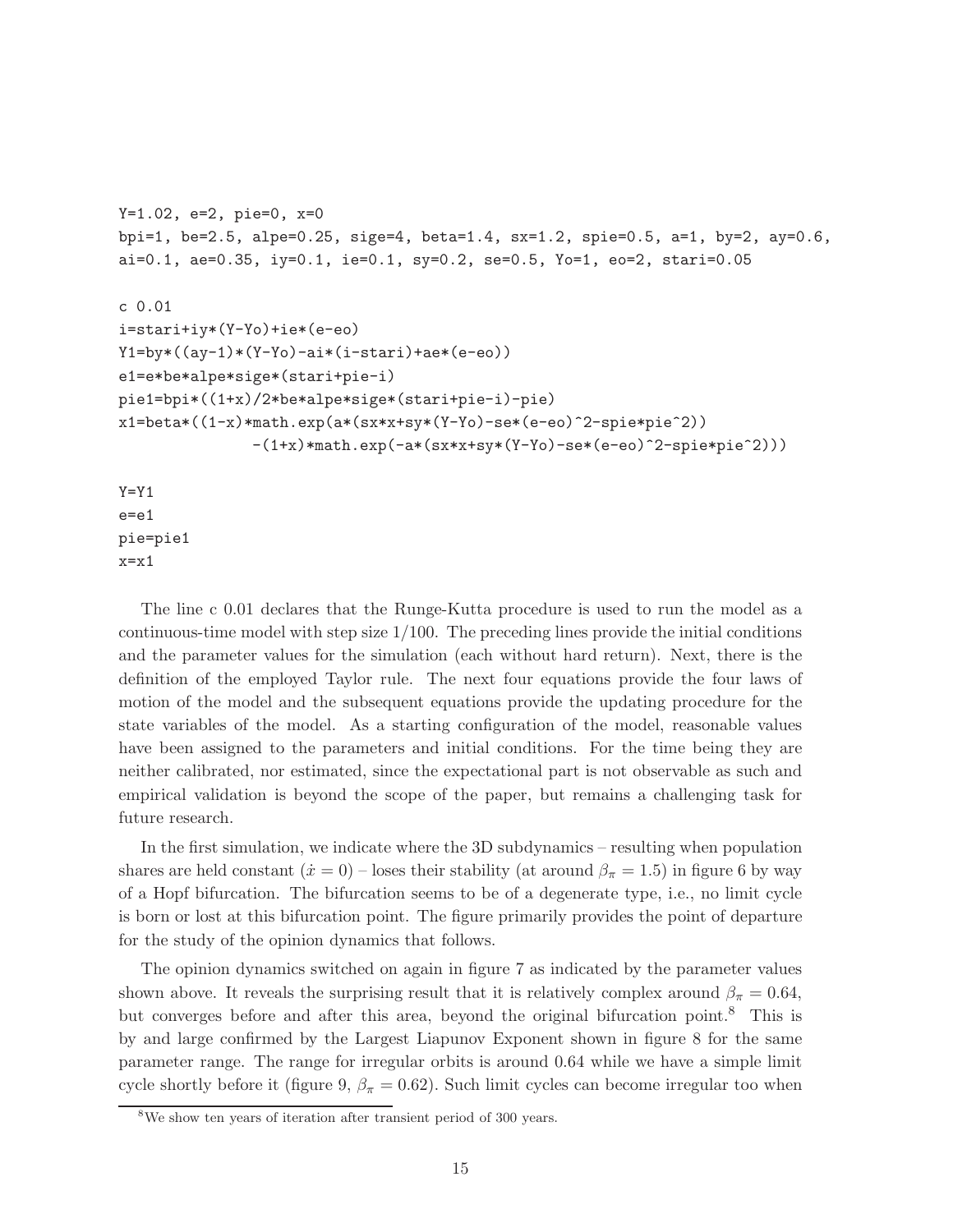

Figure 6: A Hopf bifurcation which leads into explosive instability



Figure 7: Stabilizing opinion dynamics

Figure 8: Are there 'chaotic' trajectories?

noise is added to them (here the noise is added uniformly, with a variance of 0.5% of output levels). After a while, the astonishing thing is that the deterministic part is reduced in its extent through the addition of noise (figure 10).

Figure 11 demonstrates – in correspondence to figures 9 and  $10$  – that the time series can become irregular in the purely deterministic core of the model which is based on a continuous ODE system of dimension 4. This is only possible with at least three laws of motion, as we know from the famous Rössler dynamics (see the manual which is accompanying the software we are using (Diks et al. 2008b)). Adding again noise to the deterministic part of the model provides the same outcome as we have observed in the simple limit cycle case (figure 12).

Independent of policy to be discussed in the next section, the considered dynamics is very robust (viable) over large ranges of parameter values. We show this in the next two bifurcation diagrams with respect to the parameters  $\beta_x$  and  $\beta_e$  and for the share of chartists in the population of risk traders.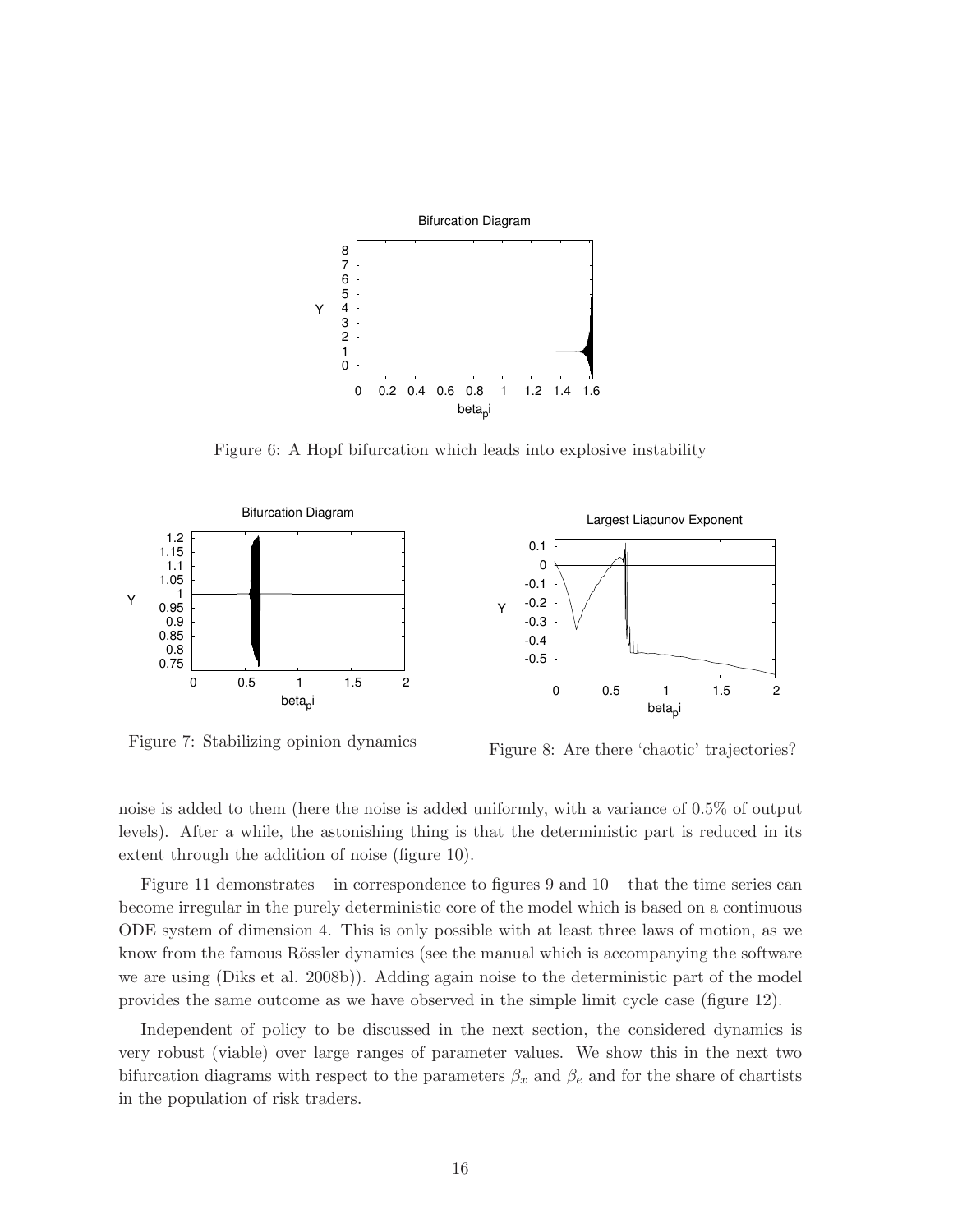

Figure 9: A limit cycle result



Figure 11: Smooth dynamics with irregular business fluctuations



Figure 10: Adding noise to the limit cycle



Figure 12: Adding noise to the already irregular output dynamics

In the first case, the asymptotic stability of the centre equilibrium  $x = 0$  gets lost after a while and gives rise to larger fluctuations in population shares which are tamed at a higher speed of adjustment of the population of chartists by the asymptotic stability of a population equilibrium where fundamentalists outweigh chartists. In the second figure, we start from a stable chartist equilibrium which in the middle of the parameter range loses its stability through large fluctuations in population dynamics and falls into a fundamentalists equilibrium of nearly equal size (viewed from its absolute value). The astonishing thing again is – though both parameters can be expected to destabilise the economy – that it returns to asymptotic stability after a parameter range which is characterized by significant turbulence.

We close our simulation runs with two studies (figures 15 and 16) which show that the generally unstable chartist equilibrium can be persistent for quite a while (with and without noise), but will eventually be surrounded by explosive motion and then collapse to a stable equilibrium of fundamentalist type. This may also happen in the preceding figures when the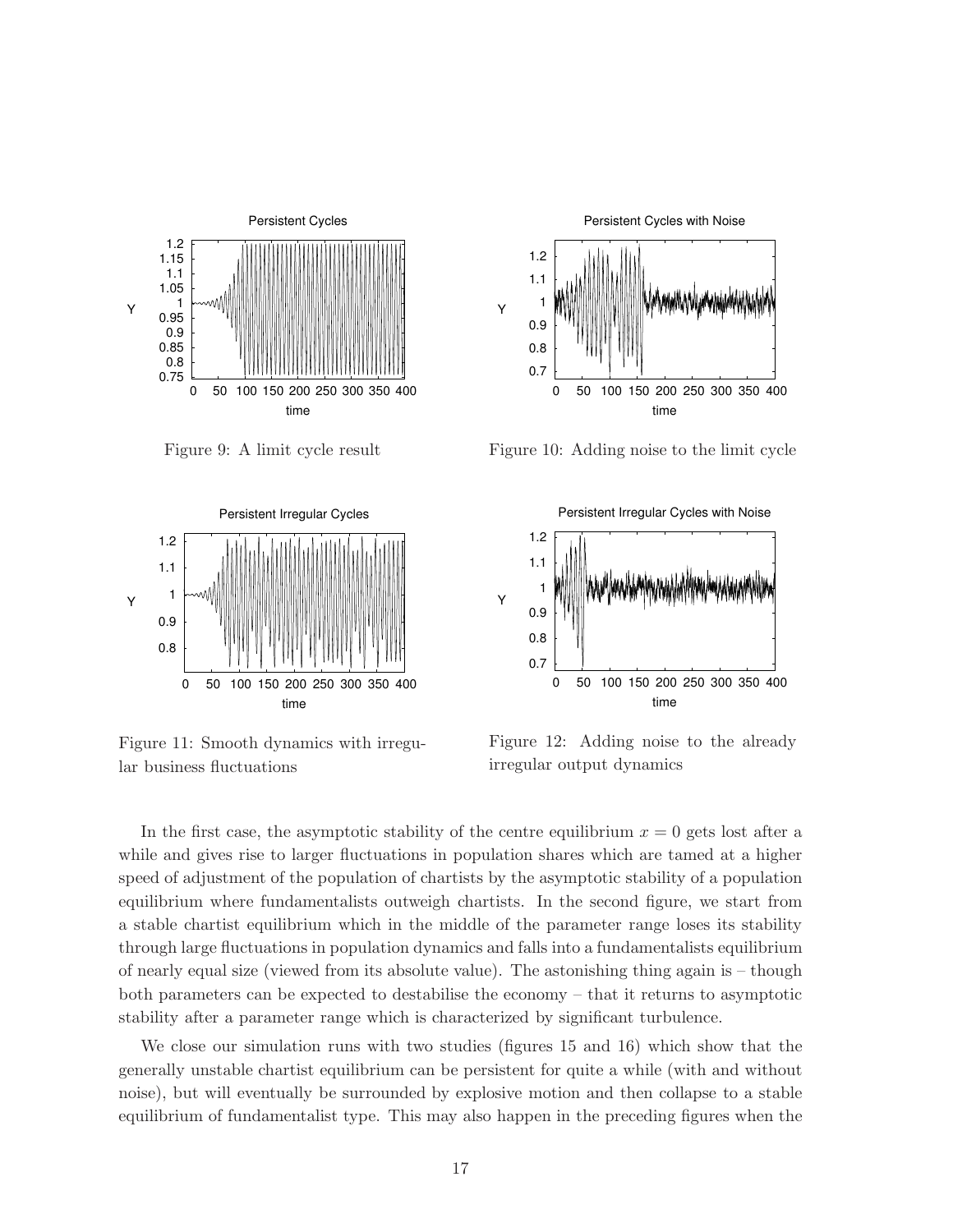

Figure 13: Robustness test of the dynamics for the adjustment speed of the chartists; population



Figure 14: Robustness test of the dynamics for the adjustment speed of the exchange rate

time period for the simulation is made considerably longer.



Figure 15: Prolonged, though only temporary dominance of chartists' positions



Figure 16: Adding noise to the situation shown in figure 15

## 5 Policy Options

The key theoretical, empirical, and policy question is whether unregulated market economies contain some mechanisms which ensure the stability of equilibria, or rather centrifugal forces prevail, making the equilibrium unstable and, potentially, the system non-viable. Numerical simulations show that global stability can be ensured if, far off the steady state, opinion dynamics induces fundamentalist behaviour during booms and busts which ensures that there are turning points in both of these situations. However, both the local analysis and the simulations suggest that market economies can be plagued by fluctuations and recurrent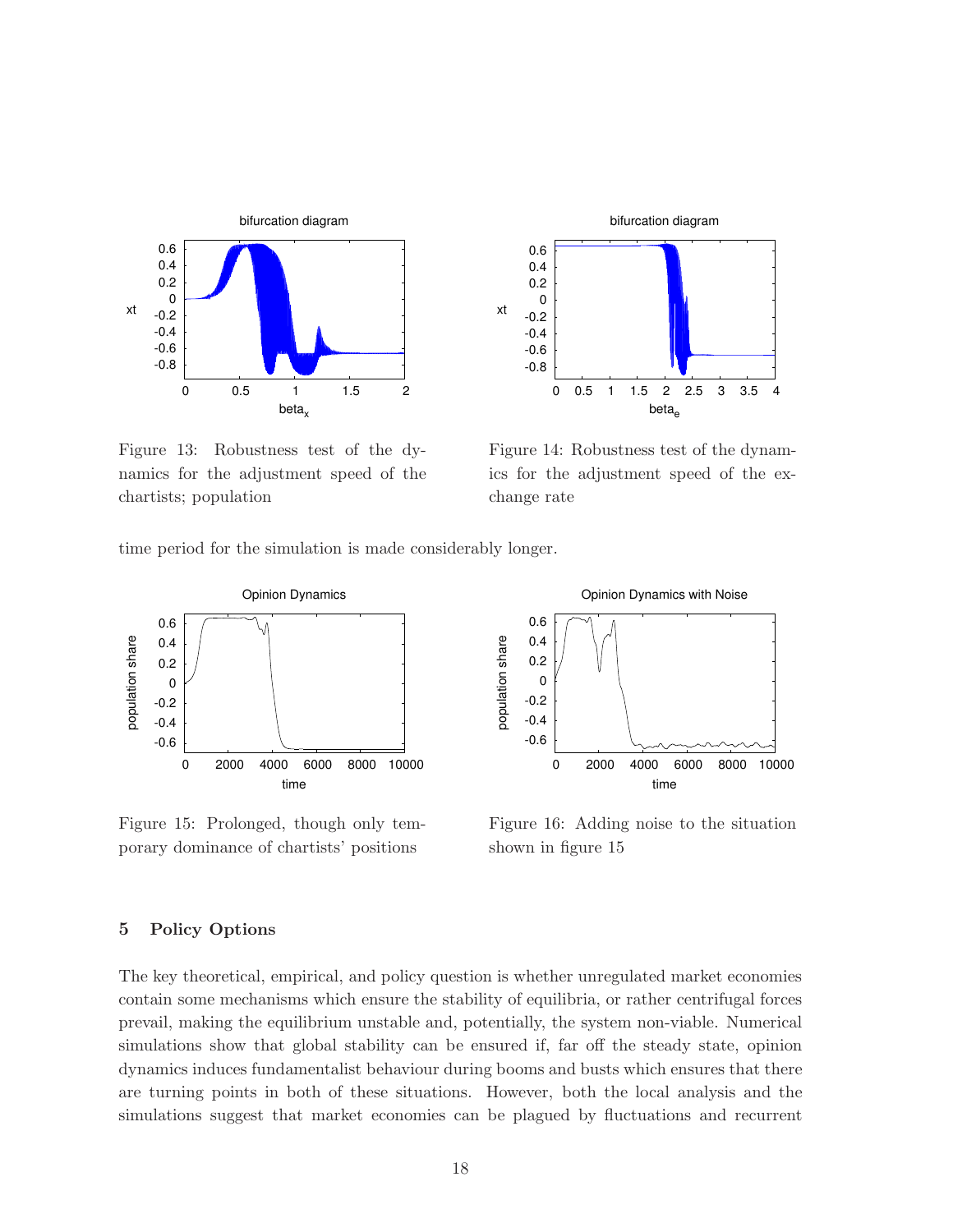crisis phenomena. That is the reason why at least a quick review of possible policy measures is indispensable.

We show that policy measures often advocated in the Keynesian literature, namely Tobin taxes, here on capital gains in the FX market, and countercyclical fiscal policy can mitigate those problems. Moreover, monetary policy which follows a FX market-oriented Taylor rule or is strongly output-oriented can enforce stability.

The model highlights two sources of instability in the economy: the interconnection between real and (foreign) financial markets, and the destabilising role of chartists in asset markets.

First of all, as many authors since Keynes (1936) and Minsky (1982, 1986) have stressed, the main function of financial markets should be to ensure the efficient allocation of savings, and gambling activities should be constrained. It is therefore appropriate to consider a Tobin type tax (or subsidy) on capital gains in the FX market at rate  $\tau_e$ , such that total tax revenue is equal  $to^9$ :

$$
\tau_e\alpha_e\sigma_e(\cdot)
$$

Therefore the law of motion for capital gain expectations (11) can be re-written as:

$$
\dot{\pi}_e^e = \beta_{\pi_e^e} \left[ \frac{1+x}{2} (1 - \tau_e) \hat{e}_e - \pi_e^e \right],
$$

and Tobin taxes indeed have a stabilising effect by weakening the impact of chartists on the process of market expectation formation.

Additional numerical analysis shows that capital gains taxation might ensure stability if conducted with sufficiently high rates. The bifurcation diagram points to a rate starting with not less than 20 percent for the parameter configuration chosen before.

Conventional countercyclical fiscal policy could also reduce fluctuations if it acts on the propensity to spend parameter  $a_y$  in the equation of the dynamic multiplier. (To be seen in figure 18.) But the prerequisite here is rather demanding as values up to 0.75 are associated with increasing explosiveness. Only after passing this threshold value is convergence achieved.

Turning to monetary policy, the Taylor rule  $i = i^* + i_y(Y - Y_o) + i_e(e - e_o)$  works as a built-in stabilizer, which eliminates an accelerating feedback structure between  $e$  and Y and, as already seen, makes the interaction of real and foreign bond markets in isolation a stable one. In order to assess the effects in combination with opinion dynamics, we have to rely on numerical means again. The figure 19 shows the bifurcation diagram for the policy

<sup>&</sup>lt;sup>9</sup>Tobin (1978, 1996) proposed a currency transaction tax, which might work as a stabilising device for international financial markets and generate revenues to be used by an international authority to finance economic development.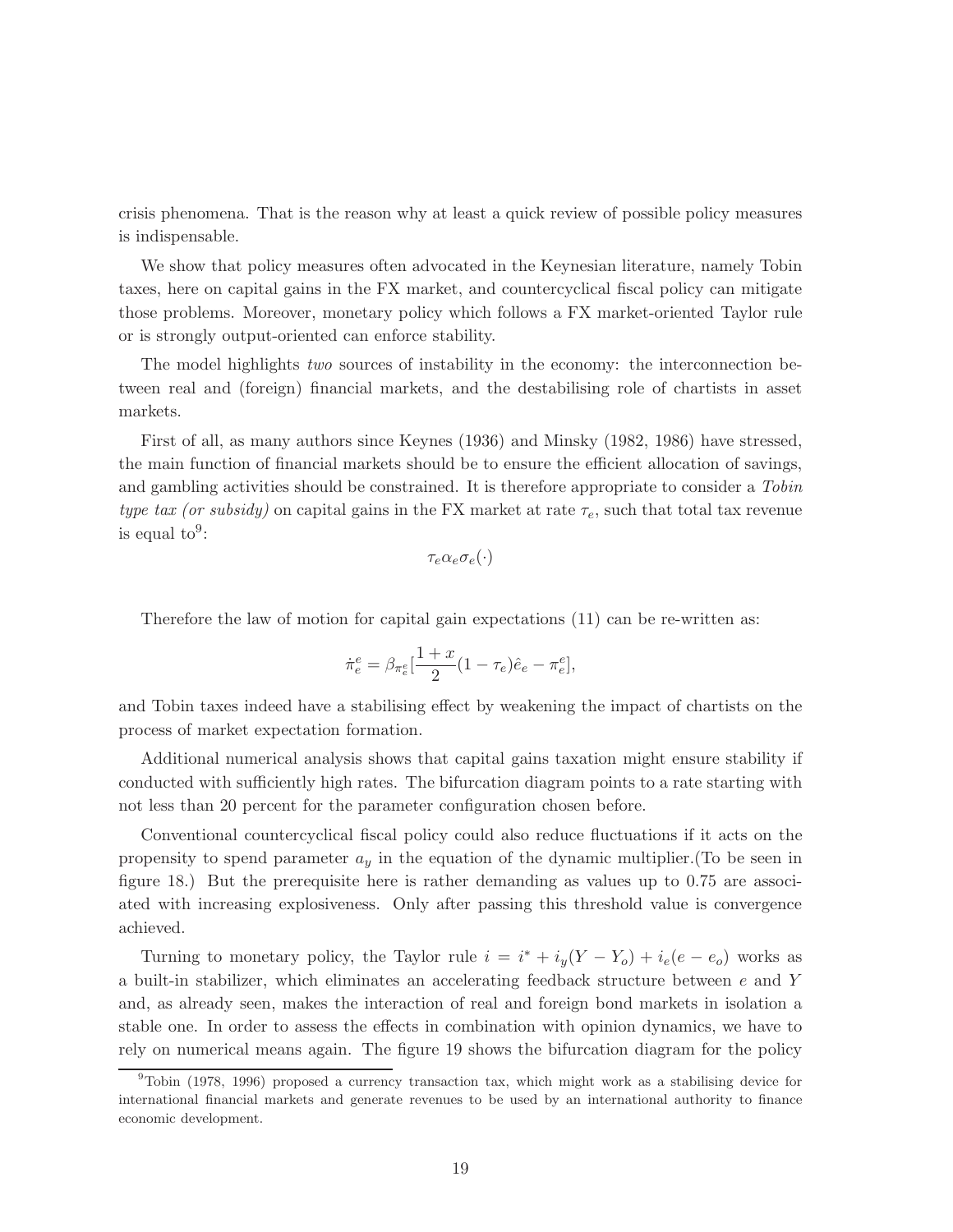

Figure 17: Capital gains taxation

Figure 18: Countercyclical Fiscal Policy

parameter  $i_e$ , the positive reaction of the interest rate with respect to currency devaluations (and its decrease in the case of appreciations). Up to the critical area already studied, this policy reaction always provides convergent dynamics and is therefore supportive (also in areas where there are limit cycle fluctuations). An orientation towards output targeting can work successfully as well, but it needs to be conducted with sufficient strength. As it is clear from figure 20, convergent dynamics can only be achieved for rather high values of the output reaction parameter  $i_y$  in relation to FX-targeting.



Figure 19: The impact of FX-oriented interest rate policy over the range  $i_e \in [0, 2]$ 



Figure 20: Output-oriented interest rate policy over the range  $i_e \in [0, 2]$ 

## 6 Concluding Remarks

In this paper a stylized model of a small-open economy with endogenous market expectations formation based on heterogeneous behavioral FX expectations has been presented. The assumptions of market clearing and rational expectations were dropped, and instead, a set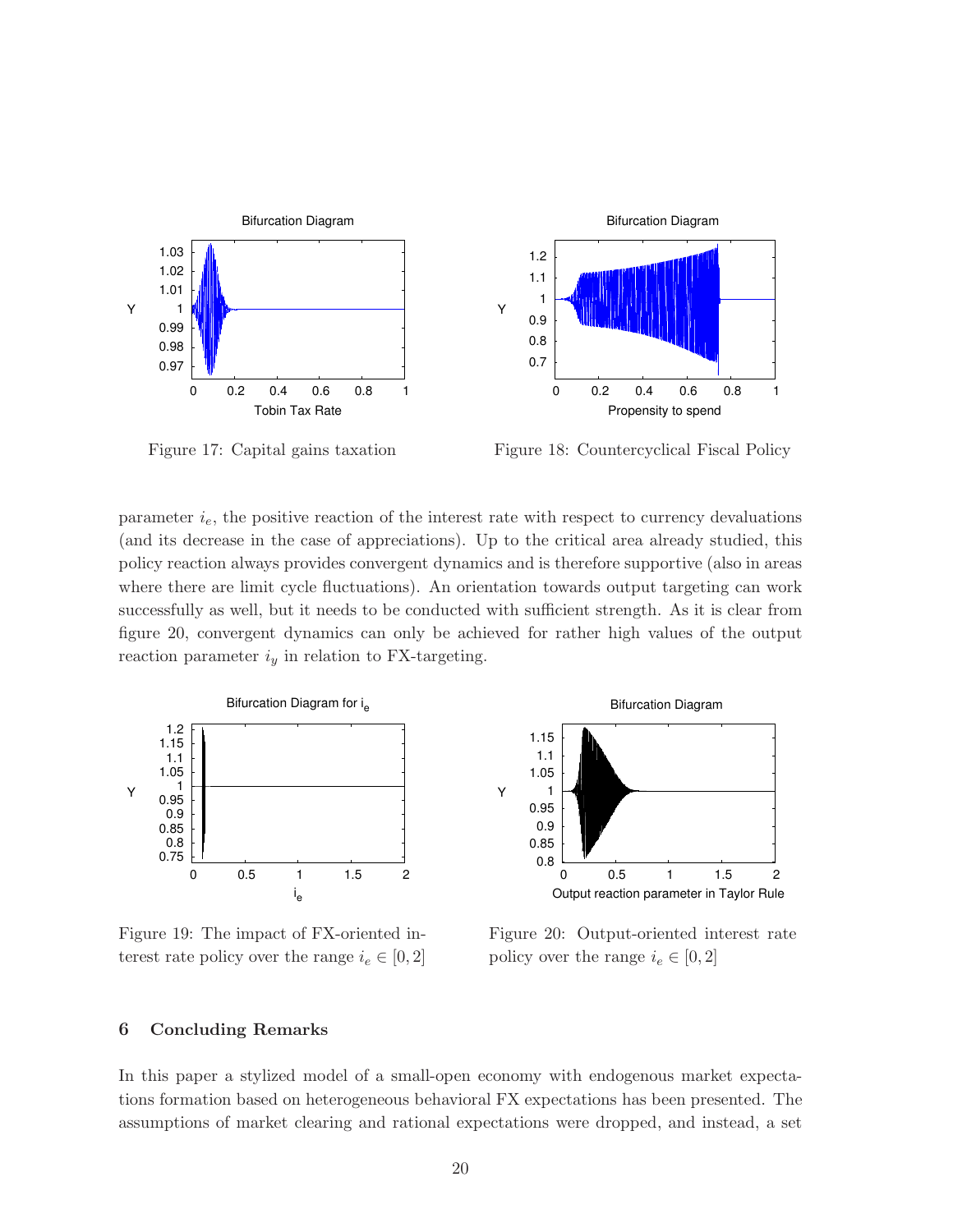of gradual, dynamic adjustment processes taking place on highly interconnected real and financial markets was assumed. The resulting framework – where foreign exchange markets influence the state of confidence of the economy and thus consumption and investment decisions, which in turn influneces the performance of the real sector – has been shown to be tractable enough to be – at least partially – investigated by means of analytical tools on the one hand, but on the other hand elaborate enough to generate complex dynamics.

A central element of the analyzed theoretical framework was the assumption of FX markets populated by chartists and fundamentalists. One may argue that the theoretical expectation formation rules that characterise chartists and fundamentalists, should be replaced by more sophisticated backward- and forward-looking rules based on econometric estimation techniques. It would certainly be interesting to analyse the impact of different expectation formation rules on the system. We do not, however, expect these changes to significantly affect the key conclusions of our analysis. Secondly, in our formalisation of market expectations, we supposed that the agents' guessing process is stopped after one step: market expectations are what agents think they will be on average. We considered this as a first step into the analysis of more complex processes of aggregate expectation formation. Once one drops the assumption of Rational Expectations, many further possibilities can be explored, including Keynes' (1936) celebrated "third degree" process, where agents try to anticipate what *average opinion* expects average opinion to be. We leave this suggestion for further research.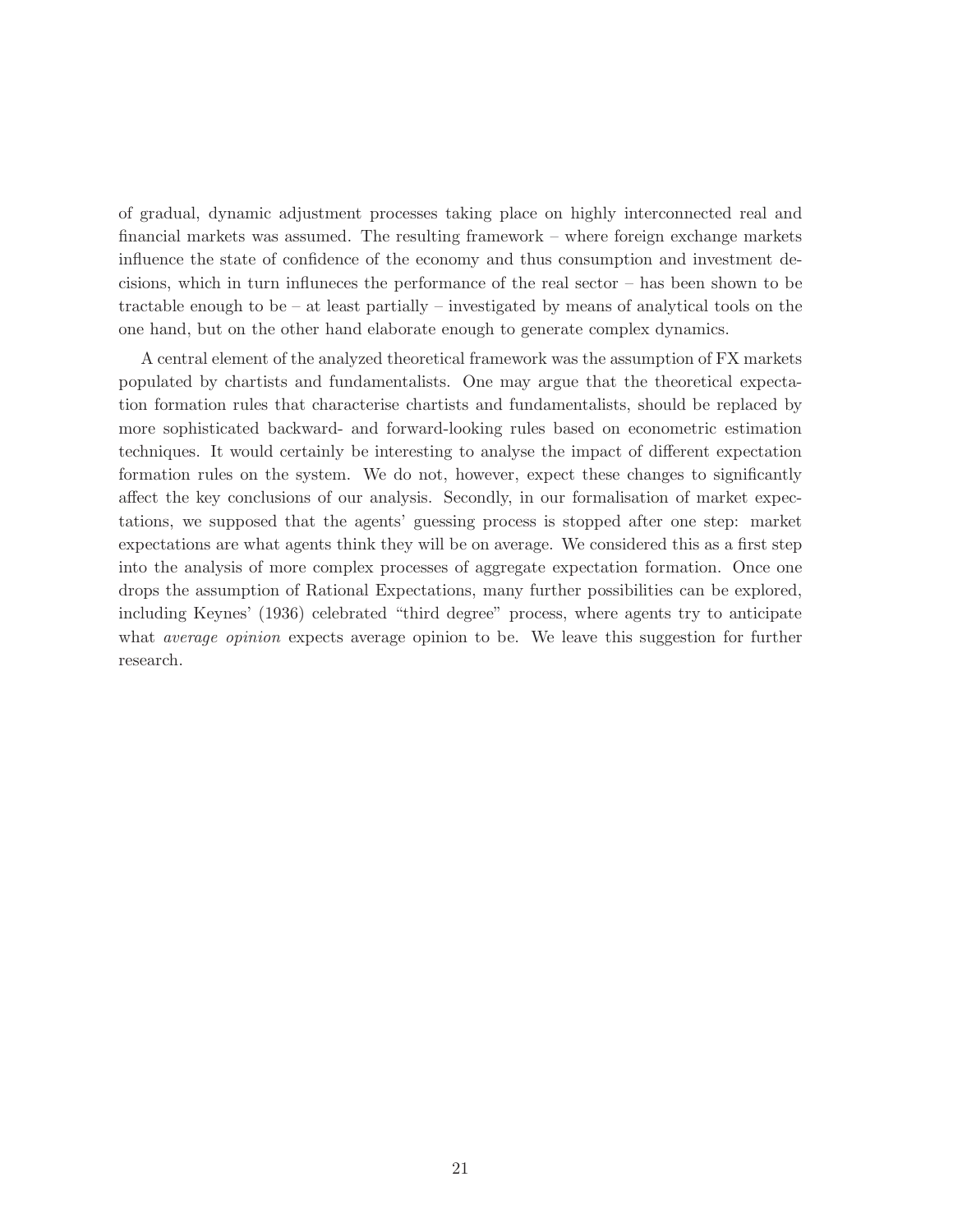## References

- Assenza, T., Brock, W.A., Hommes, C.H. (2012), Animal spirits, heterogeneous expectations and the amplification and duration of crises. Working Paper, CeDEF, University of Amsterdam
- Brunnermeier, M.K. (2008), Bubbles. In: Durlauf, S., Blume, L. (Eds.), The New Palgrave Dictionary of Economics, 2nd Edition, Palgrave Macmillan.
- Chari, V., Kehoe, P., McGrattan, E. (2009), New Keynesian Models: Not yet useful for policy analysis. American Economic Journal: Macroeconomics, 1, 242-266.
- Charpe, M., Flaschel, P., Hartmann, F. and C.R. Proaño (2011). Stabilising an unstable economy: Fiscal and Monetary Policy, Stocks, and the Term Structure of Interest Rates. Economic Modelling, 28, 2129-2136.
- Charpe, M., Flaschel, P. Hartmann, F. & R. Veneziani (2012a), Towards Keynesian DSGD- (isequilibrium) Modelling: Real-Financial Market Interactions with Heterogeneous Expectations Dynamics. IMK Working Paper 93/2012. Macroeconomic Policy Institute.
- Charpe, M., Flaschel, P., Proaño, C. and W. Semmler (2012b), Credit-Financed Investment, Dual Labor Markets and International Capital Markets in a Macrodynamic Two-Country Framework. ILO working paper
- Chiarella, C., Flaschel, P. (2000), The Dynamics of Keynesian Monetary Growth: Macrofoundations. Cambridge University Press, Cambridge.
- Chiarella, C., Flaschel, P., Franke, R., Semmler, W. (2009), Financial Markets and the Macroeconomy. A Keynesian Perspective. Routledge, New York.
- Chiarella, C., Dieci, R., Gardini, L., Sbragia, L. (2008), A model of financial market dynamics with heterogeneous beliefs and state-dependent confidence, Computational Economics, 32, 55-72.
- Chiarella, C., He, X.-Z., Zheng, M. (2011), Heterogenous expectations and exchange rate dynamics, The European Journal of Finance, 1-28.
- Colander, D., Föllmer, H., Haas, A., Goldberg, M., Juselius, K., Kirman, A., Lux, T. & B. Sloth (2009), The Financial Crisis and the Systemic Failure of Academic Economics," Discussion Papers 09-03, University of Copenhagen. Department of Economics.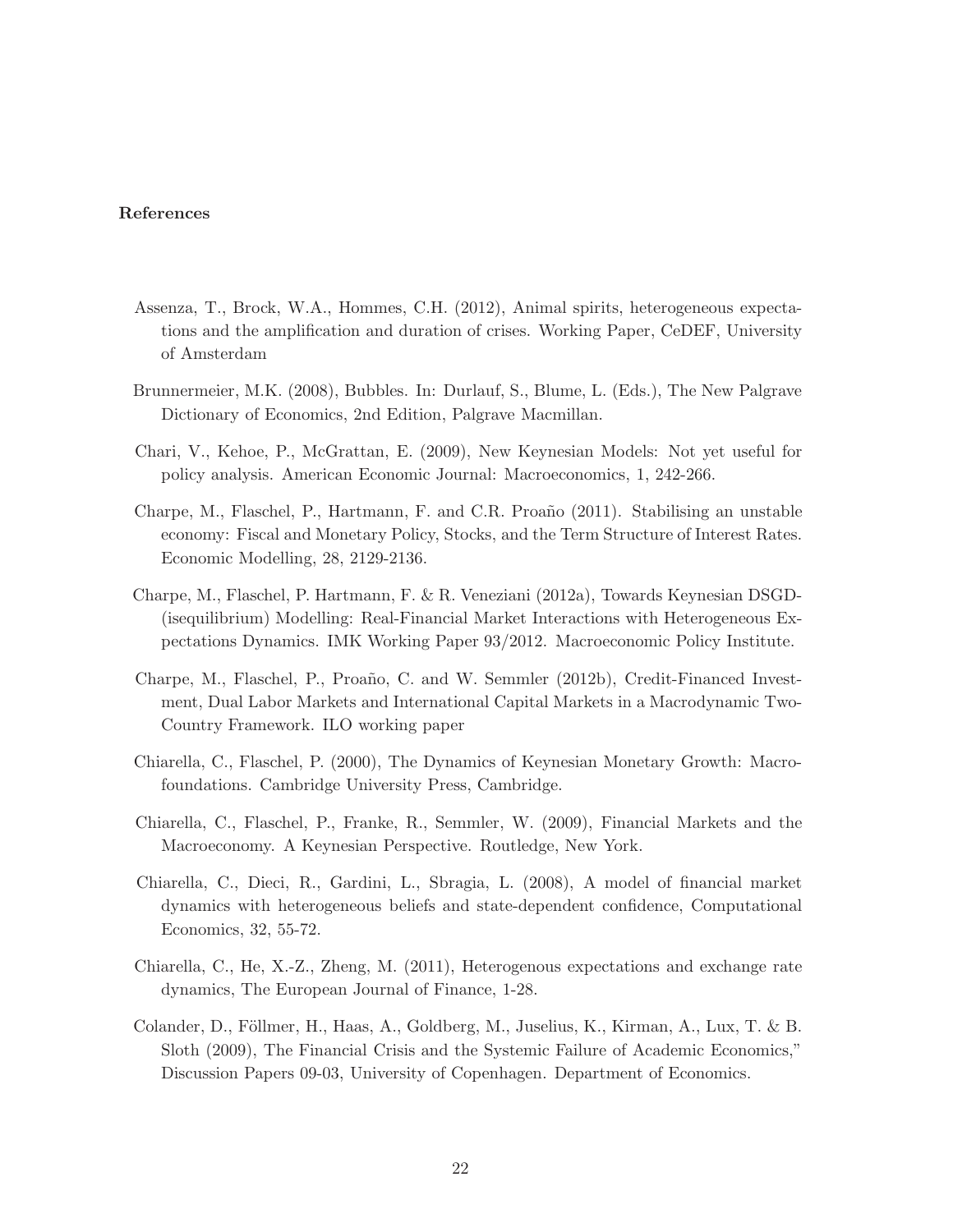- De Grauwe, P., Grimaldi, M. (2005), Heterogeneity of agents and the exchange rate: A nonlinear approach. In: De Grauwe, P. (Ed.), Exchange Rate Economics: Where Do We Stand?. CESifo Seminar Series, MIT Press, Cambridge, pp. 125-168.
- De Grauwe, P. & M. Grimaldi (2006), The Exchange Rate in a Behavioral Finance Framework, Princeton University Press.
- Diks, C., Hommes, C. Panchenko, V., van der Weide, R. (2008a), E&F Chaos: A user friendly software package for nonlinear economic dynamics. Computational Economics, 32, 221-244.
- Diks, C., Hommes, C. Panchenko, V., Tyszler, M. (2008b), Manual E&F Chaos Program, CeNDEF, University of Amsterdam.
- Dornbusch, R., 1976. Expectations and exchange rate dynamics. Journal of Political Economy, 84, 6, 1161-1176.
- Flaschel, P., Krolzig, H.-M. (2006), Wage-price Phillips curves and macroeconomic stability. Basic structural form, estimation and analysis. In: Chiarella, C., Flaschel, P., Franke, R., Semmler, W. (Eds.), Quantitative and Empirical Analysis of Nonlinear Dynamic Macromodels. Elsevier, Amsterdam.
- Franke, R. (2011). Microfounded animal spirits in the new macroeconomic consensus. Studies in Nonlinear Dynamics and Econometrics, 16:4, Article 4.
- Franke, R. and F. Westerhoff (2009), Estimation of a Structural Stochastic Volatility Model of Asset Pricing. Working paper: Kiel University.
- Frankel, Jeffrey A. and Kenneth A. Froot (1990), Chartists, fundamentalists, and trading in the foreign exchange market, The American Economic Review 80(2), 181–185. Papers and Proceedings of the Hundred and Second Annual Meeting of the American Economic Asociation.
- Hommes, C. (2006), Heterogeneous agent models in economics and finance, in: Handbook of computational economics, Vol.2: Agent-based computational economics, eds L. Tesfatsion and K. L. Judd, 1109-1186, Amsterdam, North-Holland
- Keynes, J.M. (1936), The General Theory of Employment, Interest and Money. Macmillan, London.
- Kindleberger, C. & Aliber, R. (2005), Manias, Panics and Crashes. A History of Financial Crises, 5th edition. New York: Wiley.
- Lux, T. (1995), Herd Behaviour, bubbles and crashes. Economic Journal, 105, 881 889